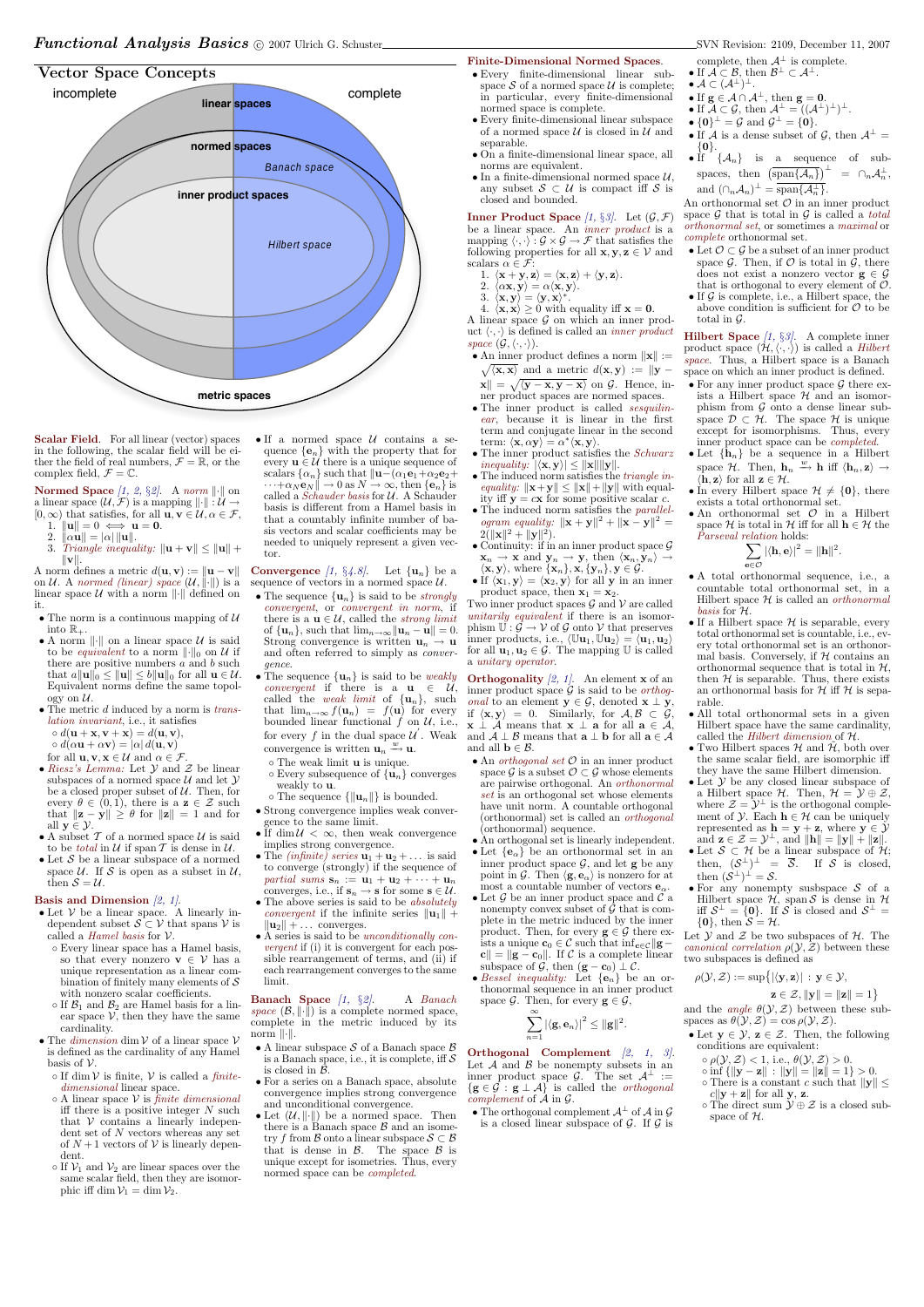Fourier Series [2]. Riesz-Fischer Theorem: Let  $\{e_n\}$  be an orthonormal sequence in a Hilbert space  $\mathcal{H}$ , and let  $\{\alpha_n\}$  be a sequence of scalars. Then, the series

$$
\mathbf{h} = \sum_{n=1}^{\infty} \alpha_n \mathbf{e}_n
$$

converges in norm iff  $\sum_{n=1}^{\infty} |\alpha_n|^2 < \infty$ . In this case, the coefficients  $\alpha_n$  are called the Fourier coefficients of **h**, and they are given as  $\alpha_n = \langle \mathbf{h}, \mathbf{e}_n \rangle$ . Conversely, the above series always converges to **h** if the  $\alpha_n$  are the Fourier coefficients of any  $h \in \mathcal{H}$ .

• The above series is convergent iff it converges unconditionally.

Let  ${e_n}$  be an orthonormal set in a Hilbert space  $\hat{\mathcal{H}}$ , then the following statements are equivalent:

- The set  $\{e_n\}$  is an orthonormal basis for H.
- For any  $h \in \mathcal{H}$ , the Fourier series ex*pansion* of **h** is given as  $\mathbf{h} = \sum_{n} \alpha_n \mathbf{e}_n$ , where  $\alpha_n = \langle \mathbf{h}, \mathbf{e}_n \rangle$ .
- Parseval equality: For any  $\mathbf{x}, \mathbf{y} \in \mathcal{H}$ , ∗

$$
\langle \mathbf{x},\mathbf{y}\rangle =\sum_n \langle \mathbf{x},\mathbf{e}_n\rangle \langle \mathbf{y},\mathbf{e}_n\rangle^*.
$$

• For any 
$$
\mathbf{h} \in \mathcal{H}
$$
,

$$
\left\Vert \mathbf{h}\right\Vert ^{2}=\sum_{n}\left\vert \left\langle \mathbf{h},\mathbf{e}_{n}\right\rangle \right\vert ^{2}.
$$

• Let  $M$  be any linear subspace of  $H$  that contains  $\{e_n\}$ ; then M is dense in  $\mathcal{H}$ .

Banach Algebra  $[4, 5]$ . Strictly speaking, a Banach Algebra is an algebra B over a scalar field  $\mathcal{F},$  where  $\mathcal B$  is also a Banach space under a norm  $\|\cdot\|$  that satisfies the multiplicative inequality  $\|\mathbf{x}\mathbf{y}\| \leq \|\mathbf{x}\| \|\mathbf{y}\|$ for all  $\mathbf{x}, \mathbf{y} \in \mathcal{B}$ .

In the following, though, an associative unit complex Banach algebra, i.e., a Banach algebra over the complex field  $\mathbb C$  that is associative and contains an identity element 1 with respect to vector multiplication such that  $\|\mathbf{1}\| = 1$  is simply referred to as a complex Banach algebra.

**Euclidean Space** [6]. The N-dimensional Lebesgue Space [3, 7]. Let X be an arbicomplex Euclidean space

 $\mathbb{C}^N := \left\{ \mathbf{x} : \mathbf{x} = [x_0 x_1 \cdots x_{N-1}]^T, x_n \in \mathbb{C} \right\}$  and  $\mu$  a nonnegative measure on  $\mathscr{F}$ . The

 $n=0$ and norm  $\|\mathbf{x}\|_2 := \langle \mathbf{x}, \mathbf{x} \rangle^{1/2}$  is an infinitedimensional Hilbert space, called the

 $\int_a^b f(t)g^*(t)dt$  and the induced norm, this space is an inner product space but not a Hilbert space.

Lebesgue space  $\mathcal{L}^p(\mathcal{X}, \mathscr{F}, \mu) := \Big\{ f \,:\, \mathcal{X} \to \mathbb{C}$ 

trary set,  $\mathscr F$  the  $\sigma$ -algebra of subsets of  $\mathcal X$ ,

- is a Banach space for  $1 \leq p < \infty$ . • For  $p = \infty$ , the space  $\mathcal{L}^{\infty}(\mathcal{X}, \mathscr{F}, \mu)$  with
- $\mu$ -essential supremum norm  $||f||_{\infty}$  :=  $\operatorname{ess}_{\mu} \operatorname{sup}_{t} |f(t)|$  is also a Banach space.
	- If  $\mu$  is finite and  $\mathcal{X} = (a, b]$ , the spaces  $\mathcal{L}^p(\mu) \;\; := \;\; \mathcal{L}^p((a,b],\mathscr{F},\mu) \quad \text{are \; nested:}$  $\mathcal{L}^p(\mu) \subseteq \mathcal{L}^q(\mu)$  for  $p \geq q$ .
	- The space  $\mathcal{L}^2(\mathcal{X}, \mathscr{F}\mu)$  with inner product  $\langle f, g \rangle := \int_{\mathcal{X}} f g^* d\mu$  and induced norm is a Hilbert space, called the Hilbert function space. The elements of  $\mathcal{L}^2(\mathcal{X},\tilde{\mathscr{F}},\mu)$  are equivalence classes of functions that differ on null sets.

• The space  $\mathcal{L}^1(\mathbb{R}) \cap \mathcal{L}^2(\mathbb{R})$  is a Hilbert space. It is a dense subspace of  $\mathcal{L}^2(\mathbb{R})$ .

• For  $\mathcal{X} = \{0, 1, \ldots, N-1\}$  or  $\mathcal{X} = \mathbb{Z}_+$ and  $\mu$  the counting measure on the collection  $\mathscr{F}$  of all subsets of  $\mathcal{X}$ , the space<br>  $\mathcal{C}^2(\mathcal{X}, \mathscr{F}_U)$  reduces to  $\mathbb{C}^N$  or  $l^2$  respectively  $\mathcal{L}$  $(\mathcal{X}, \mathscr{F}\mu)$  reduces to  $\mathbb{C}^N$  or  $l^2$ , respecLet  $\mathcal{D} :=$  with norm

 $||f||_p := \sup_{0 \le r < 1}$  $\left(\int \left|f(re^{i\lambda})\right|\right)$  $p \frac{d\lambda}{d\lambda} \bigg)^{1/p}$ 

A complex-valued homomorphism f on a Banach algebra  $\beta$  is a linear functional that preserve vector multiplication, i.e., a functional f for which  $f(\alpha x + \beta y) = \alpha f(x) +$  $\beta f(\mathbf{y})$  and  $f(\mathbf{xy}) = f(\mathbf{x})f(\mathbf{y})$  for all  $\mathbf{x}, \mathbf{y} \in$ B and  $\alpha, \beta \in \mathcal{F}$ . Furthermore, f is not identical to 0. Let  $M$  denote the set of all complex-valued homomorphisms  $f$  of  $\beta$ . Then,

- $\lambda \in \mathcal{S}(\mathbf{b})$  iff  $f(\mathbf{b}) = \lambda$  for some  $f \in \mathcal{M}$ .
- The vector **b** is invertible in  $\mathcal{B}$  iff  $f(\mathbf{b}) \neq 0$ for every  $f \in \mathcal{M}$ .
- $f(\mathbf{b}) \in \mathcal{S}(\mathbf{b})$  for every  $\mathbf{b} \in \mathcal{B}$  and  $f \in \mathcal{M}$ . •  $|f(\mathbf{b})| \leq r_{\mathbf{b}} \leq ||\mathbf{b}||$  for every  $\mathbf{b} \in \mathcal{B}$ and  $f \in \mathcal{M}$ .

 $\quad {\bf Hardy} \quad {\bf Space} \quad {\color{black} [3]}. \qquad \qquad {\rm Let} \ \ {\cal D} \ \ :=$  ${z \in \check{C} : |z| < 1}$  be the open disk in the

• When  $\mu$  is a probability measure, i.e.,  $\mu(\mathcal{X}) = 1$  for arbitrary X, then  $\mathcal{L}^2(\mathcal{X},\mathcal{F},\mu)$  is the space of all random variables with finite second moment.

**Schwarz Space** [7]. The Schwarz space  $S$ is the space of all infinitely differentiable, rapidly decaying functions of a real parameter t:

 $\mathcal{S} := \Big\{ f: \mathbb{R} \to \mathbb{C} \, : \, \lim_{t \to \infty} t^{m} \frac{d^{n} f(t)}{dt^{n}}$  $\frac{J(v)}{dt^n} = 0$  $\forall m, n \in \mathbb{N}\}$ 

## Some Important Linear Spaces

with inner product

The *null space*  $\mathcal{N}(\mathbb{T})$  of  $\mathbb{T}$  is the set of all  $\mathbf{v} \in \mathcal{D}(\mathbb{T})$  such that  $\mathbb{T}\mathbf{v} = \mathbf{0}$ . The null space is a linear space.

$$
\langle \mathbf{x},\mathbf{y}\rangle :=\sum_{n=0}^{N-1}x_ny_n^*
$$

and corresponding induced norm is a finitedimensional Hilbert space.

#### Sequence Space  $\beta$ . The sequence space

 $l^{p} := \Big\{ \mathbf{x} \, : \, \mathbf{x} = \{x_{n}\}_{n=0}^{\infty},$  $x_n \in \mathbb{C}, \sum_{n=1}^{\infty}$  $n=0$  $|x_n|^p < \infty$ 

with norm

$$
\|\mathbf{x}\|_p := \left(\sum_{n=0}^{\infty} |x_n|^p\right)^{1/p}
$$

is a Banach space for  $1 \le p \le \infty$ .

- For  $p = \infty$ , the norm is the supremum norm:  $\|\mathbf{x}\|_{\infty} := \sup_n |x_n|$ .
- An important subspace of  $l^{\infty}$  is the space whose elements are sequences that decay to zero, i.e.,  $x_n \to 0$  as  $n \to \infty$ .
- For  $p=2$ , the space  $l^2$  with inner product

$$
\langle \mathbf{x},\mathbf{y}\rangle :=\sum^{\infty}x_{n}y_{n}^{*}
$$

- An element  $\mathbf{b} \in \mathcal{B}$  is called *invertible* if  $\mathbf{b}$ has an inverse in  $\mathcal{B}$ . The invertible elements of B form a group with respect to complex plane. For  $0 < p < \infty$ , the space vector multiplication.
- $\bullet$  Let  $\mathcal{S} \subset \mathcal{B}$  denote the set of all invertible elements of  $\mathcal{B}$ . If  $\mathbf{b} \in \mathcal{B}$  and  $\|\mathbf{b}\| < 1$ , then,
- $\circ$  1 +  $\mathbf{b} \in \mathcal{S},$
- $\circ (1+b)^{-1} = \sum_{n=0}^{\infty} (-1)^n b^n,$  $\|\Phi\|_2 \circ \|\mu(\mathbf{1}+\mathbf{b})^{-1} - \mathbf{1} + \mathbf{b}\| \le \|\mathbf{b}\|^2 / (1 - \|\mathbf{b}\|).$  $\circ$  The set S is open, and the mapping  $\mathbf{b} \to \mathbf{b}^{-1}$  is a homeomorphism of  $S$  onto  $S$ .
- The spectrum  $\mathcal{S}(\mathbf{b})$  of an element  $\mathbf{b} \in \mathcal{B}$ is defined as the set of all complex numbers  $\lambda$  such that **b** −  $\lambda$ **1** is not invertible.
- Let f be a bounded linear functional on  $\beta$ . Then, for any fixed **b**  $\in$   $\mathcal{B}$ , the function  $g(\lambda) := \check{f}((\mathbf{b} - \lambda \mathbf{1})^{-1}), \lambda \notin \mathcal{S}(\mathbf{b}),$  is holomorphic in the complement of  $S(\mathbf{b})$ , and  $g(\lambda) \to 0$  as  $\lambda \to \infty$ .
- For every  $\mathbf{b} \in \mathcal{B}$ , the spectrum  $\mathcal{S}(\mathbf{b})$  is compact and not empty.
- If each nonzero element of  $\beta$  is invertible, then the complex Banach algebra B is isometrically isomorphic to the complex field  $\mathbb C.$  This also implies that  $\mathcal B$  is commutative.
- For any  $\mathbf{b} \in \mathcal{B}$ , the spectral radius  $r_{\mathbf{b}}$  of **b** is defined as  $r_{\mathbf{b}} :=$  $\sup \{|\lambda| : \lambda \in \mathcal{S}(\mathbf{b})\}$ ; it can be computed as  $r = \lim_{n \to \infty} ||\mathbf{b}^n||^{1/n}$ .

Hilbert sequence space.

- The range space  $\mathcal{R}(\mathbb{T})$  of a linear operator is a linear space.
- Two linear operators T and S are said to be equal if they have the same domain and if  $\mathbb{T}\mathbf{v} = \mathbb{S}\mathbf{v}$  for all  $\mathbf{v} \in \mathcal{D}(\mathbb{T}) = \mathcal{D}(\mathbb{S})$ .
- dim  $\mathcal{D}(\mathbb{T}) = N < \infty \implies \dim \mathcal{R}(\mathbb{T}) \leq$  $N$ .
- The dimensions of the null space  $\mathcal{N}(\mathbb{T}),$ the range space  $\mathcal{R}(\mathbb{T})$  and the space  $\mathcal{X}$  itself are related as  $\dim \mathcal{N}(\mathbb{T})+\dim \mathcal{R}(\mathbb{T})=$  $\dim \mathcal{X}$ .
- Let  $\mathcal{X}_1, \mathcal{X}_2, \mathcal{Y}_1, \mathcal{Y}_2$  be linear spaces over the same scalar field so that  $\mathcal{X}_1$  and  $\mathcal{X}_2$ are isomorphic and  $\mathcal{Y}_1$  and  $\mathcal{Y}_2$  are isomorphic. The linear operators  $\mathbb{T}_1 : \mathcal{X}_1 \to \mathcal{Y}_1$ and  $\mathbb{T}_2 : \mathcal{X}_2 \to \mathcal{Y}_2$  are said to be *isomor*phically equivalent if there exists isomorphisms  $\mathbb{U}$  :  $\mathcal{X}_1 \rightarrow \mathcal{X}_2$  and  $\mathbb{W}$  :  $\mathcal{Y}_1 \rightarrow \mathcal{Y}_2$ such that  $T_1 = \overline{W}^{-1}T_2\mathbb{U}$  and  $T_2 =$  $\mathbb{WT}_{1}\mathbb{U}^{-1}.$
- Let  $\mathcal{X}_1$  and  $\mathcal{X}_2$  be isomorphic linear spaces. The linear operators  $\mathbb{T}_1 : \mathcal{X}_1 \rightarrow$  $\mathcal{X}_1$  and  $\mathbb{T}_2 : \mathcal{X}_2 \to \mathcal{X}_2$  are said to be sim*ilar* if there exists an isomorphism  $\mathbb{U}$ :  $\mathcal{X}_1 \rightarrow \mathcal{X}_2$  such that  $\mathbb{T}_1 = \mathbb{U}^{-1} \mathbb{T}_2 \mathbb{U}$ and  $\mathbb{T}_2 = \mathbb{U} \mathbb{T}_1 \mathbb{U}^{-1}$ .
- Let  $\mathbb{T} : \mathcal{V} \to \mathcal{V}$  be a linear operator and  $\mathcal{M} \subset \mathcal{V}$  a linear subspace of  $\mathcal{V}$  such that  $\mathbb{T}(\mathcal{M}) \subset \mathcal{M}$ ; then M is called *invari*- $\emph{ant under} \mathbb{T}$  . In this case, the restriction of  $\mathbb T$  to  $\mathcal M$  is a mapping of  $\mathcal M$  into itself.
- Let  $\mathbb{T} : \mathcal{H} \to \mathcal{H}$  be a linear operator on a Hilbert space  $H$ . If some closed linear subspace  $\mathcal{M} \subset \mathcal{H}$  and its orthogonal complement  $\mathcal{M}^{\perp}$  are invariant under  $\mathbb{T}$ , then  $M$  is said to *reduce*  $T$ .
- Any operator that maps a Banach space onto another Banach space is an open mapping.

**Inverse Operator.** Let  $\mathbb{T}: \mathcal{V} \to \mathcal{Z}$  be a linear operator. Then, the inverse operator  $\mathbb{T}^{-1} : \mathcal{R}(\mathbb{T}) \to \mathcal{D}(\mathbb{T})$  exists iff  $\mathbb{T}v = 0$ implies that  $\vec{v} = 0$ .

- If  $\mathbb{T}^{-1}$  exists, it is a linear operator.
- If dim  $\mathcal{D}(\mathbb{T}) = N < \infty$  and  $\mathbb{T}^{-1}$  exists, then dim  $\mathcal{R}(\mathbb{T}) = \dim \mathcal{D}(\mathbb{T})$ .
- An invertible linear operator is a homeomorphism.
- Let  $\mathbb{T}: \mathcal{X} \to \mathcal{Y}$  and  $\mathbb{S}: \mathcal{Y} \to \mathcal{Z}$  be bijective linear operators, where  $\mathcal{X}, \mathcal{Y},$ and  $Z$  are linear spaces. Then, the inverse  $(\mathbb{ST})^{-1} : \mathcal{Z} \to \mathcal{X}$  of the composition (also called *product*)  $\mathbb{ST} := \mathbb{S} \circ \mathbb{T}$  exists and  $(\mathbb{ST})^{-1} = \mathbb{T}^{-1} \mathbb{S}^{-1}$ .
- $\bullet$  A bounded bijective operator  $\mathbb{T}:\mathcal{X}\rightarrow\mathcal{Y}$ between two Banach spaces  $\mathcal X$  and  $\mathcal Y$  has a bounded inverse.
- Von Neumann Theorem: Let  $\mathbb{T} : \mathcal{B} \to \mathcal{B}$
- disjoint subspaces of  $\mathcal X$  such that  $\mathcal X =$  $\mathcal{R}(\mathbb{P}) + \mathcal{N}(\mathbb{P}) = \mathcal{R}(\mathbb{P}) \oplus \mathcal{N}(\mathbb{P}), \text{ i.e., } \mathcal{R}(\mathbb{P})$ and  $\mathcal{N}(\mathbb{P})$  are algebraic complements of one another.
- If  $\mathbb P$  is a projection, so is  $\mathbb I \mathbb P$ , and  $\mathcal R(\mathbb P) =$  $\mathcal{N}(\mathbb{I}-\mathbb{P})$  and  $\mathcal{N}(\mathbb{P})=\mathcal{R}(\mathbb{I}-\mathbb{P})$ .
- Let  $S \subset \mathcal{X}$  be a subspace of  $\mathcal{X}$ . Then there exists a projection  $\mathbb{P}: \mathcal{X} \to \mathcal{X}$  such that  $\mathcal{R}(\mathbb{P}) = \overline{\mathcal{S}}$ .
- Given two disjoint subspaces  $V$  and  $U$ with  $\mathcal{X} = \mathcal{U} \oplus \mathcal{V}$ , there is a unique projection  $\mathbb P$  such that  $\mathcal R(\mathbb P) = \mathcal U$  and  $\mathcal N(\mathbb P) =$  $\mathcal{V}$ .

Finite-Dimensional Spaces  $[1, \S2.9, \S2.9]$  $\S 7.1$ . Let X and Y be finitedimensional linear spaces over the same field  $\mathcal{F}$ , with dim  $\mathcal{X} = N$ , dim  $\mathcal{Y} = K$ . Let  $\mathcal{E} := \{\mathbf{e}_1, \dots, \mathbf{e}_N\}$  be a basis for  $\mathcal{X}$ , and let  $\mathcal{B} := {\mathbf{b}_1, \ldots, \mathbf{b}_K}$  be a basis for  $\mathcal{Y}$ .

Space of Continuous Functions. Let  $C[a, b]$  denote the space of all complexvalued continuous functions  $f : [a, b] \to \mathbb{C}$ with pointwise addition and scalar multiplication.

- $\mathcal{C}^{\infty}[a, b]$ , endowed with the supremum norm  $||f||_{\infty} := \sup_{a \leq t \leq b} |f(t)|$ , is a Banach space.
- Endowed with the inner product  $\langle f, g \rangle :=$

**Projections** [2]. A linear operator  $\mathbb{P}$  :  $\mathcal{X} \to \mathcal{X}$  that satisfies  $\mathbb{P}^2 = \mathbb{P}$  is called a projection.

• Range  $\mathcal{R}(\mathbb{P})$  and null space  $\mathcal{N}(\mathbb{P})$  are

• Let  $V$  be an *N*-dimensional linear space, and let  $\mathcal{E} = \{\mathbf{e}_1, \dots, \mathbf{e}_N\}$  be a basis for  $V$ . Define the set of linear functionals  $\mathcal{B} := \{f_1, \ldots, f_N\}$  with  $f_k(\mathbf{e}_n) = \delta_{kn}$ . Then  $\beta$  is a basis for the algebraic dual space  $V^*$  of V, and dim  $\mathcal{E} = \dim \mathcal{B}$ ;  $\mathcal{B}$  is called the *dual basis* of  $\mathcal{E}$ .

$$
measurable, \int |f|^p \, d\mu < \infty
$$

o

with norm

 $||f||_p := \left(\int |f|^p \, d\mu\right)^{1/p}$ 

- Any linear operator  $\mathbb{T} : \mathcal{X} \to \mathcal{Y}$  is uniquely determined by the  $K$  images of the  $\check{N}$  basis vectors  $\check{\mathbf{y}}_k = \mathbb{Te}_n$ .
- Any linear operator  $\overline{\mathbb{T}}$  on a finitedimensional linear space can be represented by a matrix **T** with  $[\mathbf{T}]_{k,n} = \overline{t}_{k,n}$ , where **T** depends on the bases  $\mathcal{E}$  and  $\mathcal{B}$ . Hence, the image of any vector  $\mathbf{x} \in \mathcal{X}$ can be obtained as

- For given bases  $\tilde{\mathcal{E}}$  and  $\mathcal{B}$ , the matrix **T** is uniquely determined by T.
- Conversely, any  $K \times N$  matrix **T** defines a linear operator with respect to given bases for  $\mathcal X$  and  $\mathcal Y$ .
- Two matrices that represent a linear operator on a finite-dimensional normed space relative to two different bases are similar.

**Linear Functionals**  $[1, 2]$ . A linear functional is a linear operator  $f: \mathcal{V} \to \mathcal{F}$ , defined on some linear space  $V$ , whose range is in the scalar field  $\mathcal F$  of the linear space.

- Hahn-Banach Theorem: Let  $V$  be a real or complex linear space, and let g be a real-valued functional on  $V$  that is subadditive, i.e.,  $g(\mathbf{u} + \mathbf{v}) \leq g(\mathbf{u}) + g(\mathbf{v})$  for all  $\mathbf{u}, \mathbf{v} \in \mathcal{V}$ , and that satisfies  $g(\alpha \mathbf{u}) =$  $|\alpha| g(\mathbf{v})$  for every scalar  $\alpha$ . Let f be a linear functional, defined on a subspace Z of V, that satisfies  $|f(\mathbf{z})| \leq g(\mathbf{z})$ for all  $z \in \mathcal{Z}$ . Then, f has a linear extension  $\tilde{f}$  from  $\mathcal Z$  to  $\mathcal V$  that satisfies  $|f(\mathbf{v})| \leq$  $g(\mathbf{v})$  for all  $\mathbf{v} \in \mathcal{V}$ .
- The codimension of  $\mathcal{N}(f)$  is 1.
- If A is any subspace of  $\mathcal V$  with  $\mathcal N(f) \subset \mathcal A$ and  $\mathcal{N}(f) \neq 0$ , then  $\mathcal{A} = \mathcal{V}$ .
- For some linear functional  $f$  and some scalar  $\alpha$ , the set  $\{v \in \mathcal{V} : \check{f}(v) = \alpha\}$  is called the *hyperplane* in  $\dot{V}$  determined by f and  $\alpha$ .

Algebraic Dual  $\left|1\right|$ . The set  $\mathcal{V}^*$  of all linear functionals defined on a linear space  $V$ is itself a linear space, called the algebraic dual space of  $V$ . Its vector sum is defined as  $s(\mathbf{v}) = (f_1 + f_2)(\mathbf{v}) := f_1(\mathbf{v}) + f_2(\mathbf{v})$  for all  $\mathbf{v} \in \mathcal{V}$ , and the product of a scalar  $\alpha$  and a vector, i.e., a functional  $f \in \mathcal{V}^*$ , is defined

tively.

Paley-Wiener Space. to write

Sobolev Space. to write

be a bounded operator on a Banach for all  $\mathbf{v} \in \mathcal{V}^*$  as  $p(\mathbf{v}) = (\alpha f)(\mathbf{v}) := \alpha f(\mathbf{v})$ . space B that satisfies  $\|\mathbb{I} - \mathbb{I}\| < 1$ . Then,  $\mathbb{T}$  is invertible, and  $\mathbb{T}^{-1} = \sum_{n=0}^{\infty} (\mathbb{I} - \mathbb{T})^n$ . Furthermore,  $\|\mathbb{T}^{-1}\| \leq 1/(\overline{1} - \|\mathbb{I} - \mathbb{T}\|).$ 

$$
\mathcal{H}^{p} := \left\{ f : f \text{ analytic in } \mathcal{D}, \sup_{0 \le r < 1} \int \left| f(re^{i\lambda}) \right|^{p} d\lambda < \infty \right\}
$$

is a Banach space, called the Hardy space.

Reproducing Kernel Hilbert Spaces. to write

#### Linear Operators and Linear Functionals

**Linear Operator** [1, 2]. A linear operator  $\mathbb T$  is a mapping of a linear space  $\mathcal V$  into a linear space  $\mathcal Z$  such that

1. The domain  $\mathcal{D}(\mathbb{T})$  is a linear space  $\mathcal{V}$ , and the range  $\mathcal{R}(\mathbb{T})$  lies in a linear space  $\mathcal Z$  over the same scalar field  $\mathcal F$ .

2. For all 
$$
\mathbf{v}, \mathbf{u} \in \mathcal{V}
$$
 and scalars  $\alpha$ ,

$$
\mathbb{T}(\mathbf{v} + \mathbf{u}) = \mathbb{T}\mathbf{v} + \mathbb{T}\mathbf{u},
$$

$$
\mathbb{T}(\alpha \mathbf{v}) = \alpha \mathbb{T} \mathbf{v}.
$$

$$
\mathbf{y} = \mathbb{T}\mathbf{x} = \sum_{k=1}^{K} \sum_{n=1}^{N} (t_{k,n} \xi_n) \mathbf{b}_k
$$

where  $\mathbf{x} = \sum_{n=1}^{N} \xi_n \mathbf{e}_n$ .

## Linear Functionals on Normed Spaces

Linear Functionals  $[1, 2]$ . Let  $f$ :  $\mathcal{U}\rightarrow \mathcal{F}$  be a linear functional on a normed space  $\mathcal{U}$ .

- The norm  $||f||$  of a linear functional f is the usual operator norm:  $||f|| =$  $\sup_{\mathbf{u}\in\mathcal{U},\mathbf{u}\neq\mathbf{0}}|f(\mathbf{u})|.$
- A bounded linear functional is a linear function f that satisfies  $||f|| \leq a$  for some  $a \in \mathbb{R}$ .
- On a normed space  $U$ , the Hahn-Banach

Theorem implies that every bounded linear functional f on a subspace  $S \subset \mathcal{U}$  has a linear extension  $\tilde{f}$  on U that has the same norm,

$$
\sup_{\mathbf{u}\in\mathcal{U}, \|\mathbf{u}\|=1} \left|\tilde{f}(\mathbf{u})\right| = \sup_{\mathbf{s}\in\mathcal{S}, \|\mathbf{s}\|=1} |f(\mathbf{s})|.
$$

• Let  $U$  be a normed space and let  $\mathbf{u} \in$  $U$ . Then, there exists a bounded linear functional f on U such that  $||f|| = 1$ and  $f(\mathbf{u}) = ||\mathbf{u}||$ .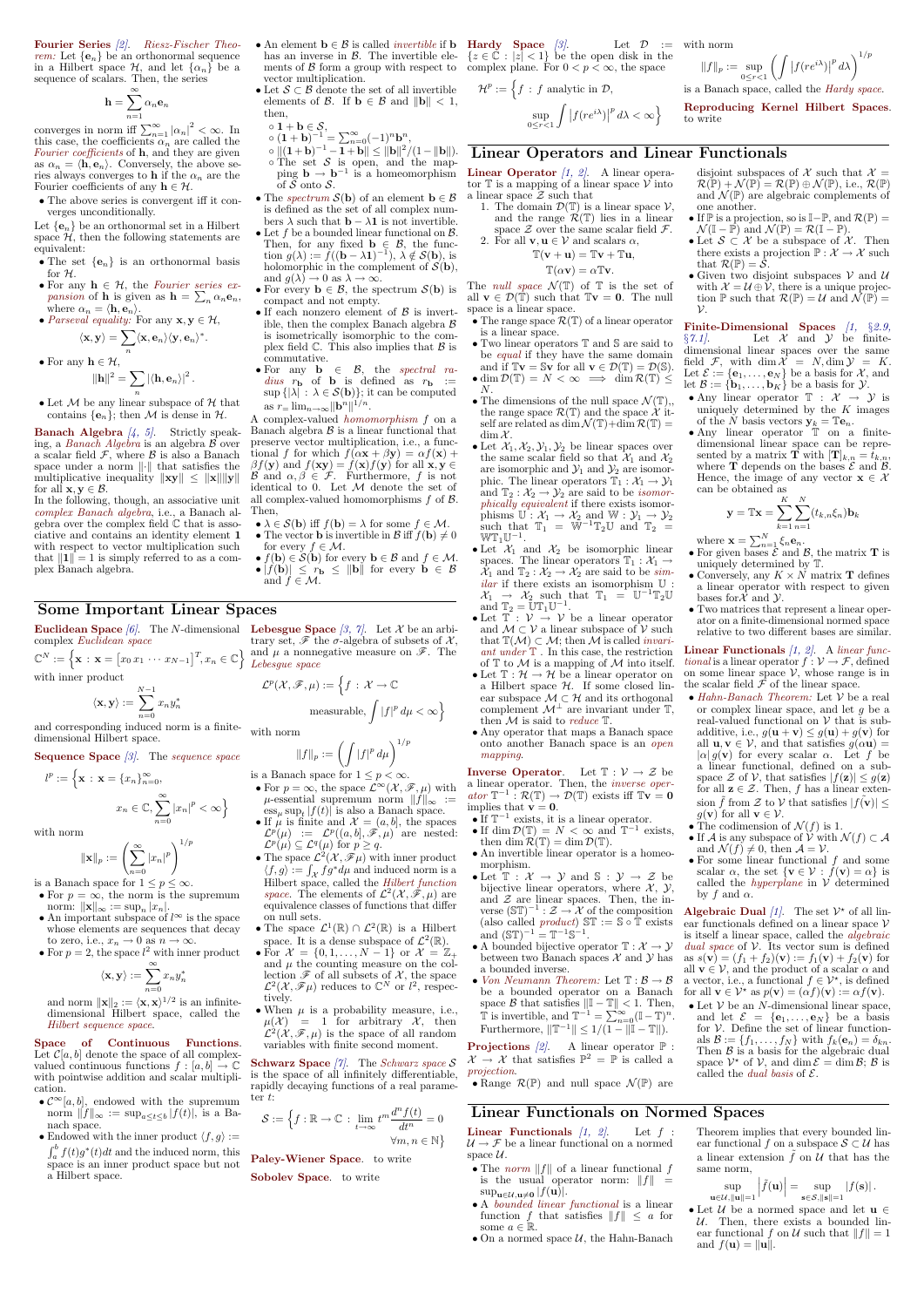**Sesquilinear Form** [1, §3.8]. Let  $V$ and  $Z$  be liner spaces over the same scalar field  $F$ . A sesquilinear form, or sesquilinear function f on  $V \times \mathcal{Z}$  is a mapping f:  $\mathcal{V} \times \mathcal{Z} \to \mathcal{F}$  such that for all  $\mathbf{v}, \mathbf{v}_1, \mathbf{v}_2 \in \mathcal{V}$ and  $\mathbf{z}, \mathbf{z}_1, \mathbf{z}_2 \in \mathcal{Z}$  and all scalars  $\alpha$  and  $\beta$  $\circ$   $f(\mathbf{v}_1 + \mathbf{v}_2, \mathbf{z}) = f(\mathbf{v}_1, \mathbf{z}) + f(\mathbf{v}_2, \mathbf{z}),$  $\circ$   $f(\mathbf{v}, \mathbf{z}_1 + \mathbf{z}_2) = f(\mathbf{v}, \mathbf{z}_1) + f(\mathbf{v}, \mathbf{z}_2),$ 

- $\circ$   $f(\alpha \mathbf{v}, \mathbf{z}) = \alpha f(\mathbf{v}, \mathbf{z}),$
- $\circ f(\mathbf{v},\beta \mathbf{z})=\beta ^{*}f(\mathbf{v},\mathbf{z}).$

**Dual Space**  $\begin{bmatrix} 1 \end{bmatrix}$ . Let  $\mathcal U$  be a normed space. Then the set of all bounded linear functionals on  $U$  constitutes a normed space under the usual operator norm  $||f|| =$  $\sup_{\mathbf{u}\in\mathcal{U},\|\mathbf{u}\|=1} |f(\mathbf{u})|$ . This space is called the dual space  $\mathcal{U}'$  of  $\mathcal{U}$ .

• The dual space  $\mathcal{U}^{'}$  of a normed space  $\mathcal{U}$ is a Banach space, whether or not  $\mathcal U$  is complete.

• Given a linearly independent set  ${f_1,\ldots,f_N} \in \mathcal{U}$ , there are elements  $\mathbf{u}_1, \ldots, \mathbf{u}_N$  in U such that  $f_i(\mathbf{u}_k) = \delta_{ik}$ .

**Convergence** [1,  $\S 4.9$ ]. For linear functionals, strong and weak convergence are equivalent, so that a sequence  $\{f_n\}$  of bounded linear functionals on a normed space  $U$  is said to be

- strongly convergent if there is an  $f \in$  $\mathcal{U}^{'}$ , called the *strong limit* of  $\{f_n\}$ , such that  $||f_n-f|| \to 0$ ; this is written as  $f_n \to$ f;
- weak<sup>\*</sup> convergent if there is an  $f \in \mathcal{U}'$ , called the *weak<sup>\*</sup> limit* of  $\{f_n\}$ , such that  $f_n(\mathbf{u}) \to f(\mathbf{u})$  for all  $\mathbf{u} \in \mathcal{U}$ ; this is written as  $f_n \xrightarrow{w^*} f$ .

• For every **u** in a normed space 
$$
U
$$
,

**Continuity** [2, 1]. Let X and Y be normed addition  $(\mathbb{T}_1 + \mathbb{T}_2) \mathbf{u} := \mathbb{T}_1 \mathbf{u} + \mathbb{T}_2 \mathbf{u}$ , for all  $\mathbf{u} \in$ spaces, and let  $\mathbb{T}: \mathcal{X} \to \mathcal{Y}$  be a linear oper-  $\mathcal{U}$ , and scalar multiplication  $(\alpha \mathbb{T})\mathbf{u} := \alpha \mathbb{T}\mathbf{u}$ ator.

• The operator  $\mathbb T$  is continuous iff

$$
\|\mathbf{u}\| = \sup_{\substack{f \in \mathcal{U} \\ f \neq 0}} \frac{|f(\mathbf{u})|}{\|f\|}.
$$

- If  $T$  is continuous at a single point, it is continuous.
- $\bullet$  The linear operator  $\mathbb T$  is continuous iff it is bounded.
- If a linear operator  $\mathbb T$  is continuous, it is uniformly continuous.
- If  $X$  is finite dimensional, then  $\mathbb T$  is continuous.

**Operator Norm**  $\left[1, \S 2.7\right]$ . Let  $\mathbb{T}: \mathcal{U} \to \mathcal{Z}$ be a linear operator that maps a normed space  $U$  into a normed space  $\overline{Z}$ . The *opera*tor norm is defined as

where the norms on the RHS are vec-Uniform convergence implies strong convertor norms in Z and U. If  $\mathcal{D}(\mathbb{T}) = \{0\},\$ then  $\|\mathbb{T}\| := 0$ .

• The operator norm  $\Vert \mathbb{T} \Vert$  of  $\mathbb{T}$  is equivalent to

### Linear Operators on Normed and Banach Spaces

$$
\mathbb{T}\Bigl(\sum_{n=1}^\infty \alpha_n \mathbf{x}_n\Bigr)=\sum_{n=1}^\infty \alpha_n \mathbb{T}(\mathbf{x}_n)
$$

for every convergent series  $\sum_{n=1}^{\infty} \alpha_n \mathbf{x}_n$ in  $\mathcal{X}$ .

• Open mapping theorem: A bounded linear operator T from a Banach space onto another Banach space is an open mapping. Hence, if  $\mathbb T$  is bijective,  $\mathbb T^{-1}$  is continuous and thus bounded.

**Operator Topologies** [1, 2]. Let  $\mathcal{G}(\mathcal{U}, \mathcal{Z})$ denote the set of all bounded linear operators from a normed space  $\mathcal U$  into a normed space  $Z$  over the same scalar field. The set  $\mathcal{G}(\mathcal{U}, \mathcal{Z})$  is a linear space under *operator* 

• If  $T^{-1}$  exists and T  $^{-1}$   $\in$   $\mathcal{B}(\mathcal{X},\mathcal{Y}),$ then  $(\mathbb{T}^\times)^{-1}$  also exists,  $(\mathbb{T}^\times)^{-1} \in$  $\mathcal{B}(\mathcal{X}', \mathcal{Y}'),$  and  $(\mathbb{T}^\times)^{-1} = (\mathbb{T}^{-1})^\times$ .

Closed Linear Operators  $(1, \S_4.13)$ . Let  $U$  and  $Z$  be normed spaces and let  $T$ :  $\mathcal{D}(\mathbb{T}) \to \mathcal{Z}$  be a linear operator with domain  $\mathcal{D}(\mathbb{T}) \subset \mathcal{U}$ . Then,  $\mathbb{T}$  is called a closed linear operator if its graph  $\mathcal{G}(\mathbb{T}) :=$  $\{(\mathbf{u}, \mathbf{z}) : \mathbf{u} \in \overline{\mathcal{D}}(\mathbb{T}), \mathbf{z} = \mathbb{T}\mathbf{u}\}\$ is closed in the normed space  $\mathcal{U} \times \mathcal{Z}$ .

- *Closed graph theorem:* Let  $\mathbb T$  be a closed operator. If  $\mathcal{D}(\mathbb{T})$  is closed in  $\mathcal{V}$ , the operator T is bounded.
- Let  $\mathbb{T} : \mathcal{D}(\mathbb{T}) \to \mathcal{Z}$  be a linear operator, where  $\mathcal{D}(\mathbb{T}) \subset \mathcal{U}$  and  $\mathcal{U}, \mathcal{Z}$  are normed spaces. Then, T is closed iff it has the following property: If  $u_n \to u$  for  $u_n \in$  $\mathcal{D}(\mathbb{T})$ , and  $\mathbb{T} \mathbf{u}_n \to \mathbf{z}$ , then  $\mathbf{u} \in \mathcal{D}(\mathbb{T})$ and  $\mathbb{T} \mathbf{u} = \mathbf{z}$ .

$$
\|\mathbb{T}\|:=\sup_{\substack{\mathbf{u}\in\mathcal{U}\\ \mathbf{u}\neq\mathbf{0}}}\frac{\|\mathbb{T}\mathbf{u}\|}{\|\mathbf{u}\|}
$$

- The linear space  $\mathcal{G}(\mathcal{U}, \mathcal{Z})$  is a normed space, whose norm is the usual operator norm  $\|\mathbb{T}\|$  for all  $\mathbb{T} \in \mathcal{G}(\mathcal{U}, \mathcal{Z})$ .
- Let  $\mathcal B$  ba a Banach space; then,  $\mathcal G(\mathcal U,\mathcal B)$ is a Banach space.
- Let  $H$  is a Hilbert space, then  $\mathcal{G}(\mathcal{H}, \mathcal{H})$  is a Banach algebra.

**Convergence** [1, §4.9]. Let U and Z be normed spaces. A sequence  $\{\mathbb{T}_n\}$  of operators  $\mathbb{T}_n \in \mathcal{G}(\mathcal{U}, \mathcal{Z})$  is said to be

- uniformly operator convergent if  $\{T_n\}$ converges in the operator norm on  $\mathcal{G}(\mathcal{U}, \mathcal{Z}),$  i.e.,  $\|\mathbb{T}_n - \mathbb{T}\| \to 0;$
- strongly operator convergent if  $\{\mathbb{T}_n\mathbf{u}\}$  converges strongly in  $\mathcal Z$  for every  $\mathbf u \in \mathcal U$ , i.e.,  $\|\mathbb{T}_n\mathbf{u} - \mathbb{T}\mathbf{u}\| \to 0$  for all  $\mathbf{u} \in \mathcal{U}$ ;
- weakly operator convergent if  $\{\mathbb{T}_n\mathbf{u}\}\$  converges weakly in  $\mathcal Z$  for every  $\mathbf u \in \mathcal U$ , i.e.,  $|f(\mathbb{T}_n\mathbf{u}) - f(\mathbb{T}\mathbf{u})| \to 0$  for all  $\mathbf{u} \in \mathcal{U}$ and all bounded linear functionals  $f$  on  $\mathcal{U}$ , that is, for all f in the dual space  $\mathcal{U}'$  of  $\mathcal{U}$ . gence, which in turn implies weak convergence, all with the same limit.
- Let  $\mathbb{T}_n \in \mathcal{G}(\mathcal{B}, \mathcal{U})$ , where  $\mathcal B$  is a Banach space and  $\mathcal{U}$  a normed space. If  $\{\mathbb{T}_n\}$  is strongly operator convergent with limit T, then  $\mathbb{T} \in \mathcal{G}(\mathcal{B}, \mathcal{U})$ .
- A sequence  $\{\mathbb{T}_n\}$  of operators in  $\mathcal{G}(\mathcal{B},\mathcal{Z}),$ where  $\beta$  and  $\hat{Z}$  are Banach spaces, is strongly operator convergent iff (i) the sequence  $\{\|\mathbb{T}_n\|\}$  is bounded, and (ii) the sequence  $\{\mathbb{T}_n\}_{\mathbf{b}}^n\}$  is Cauchy in  $\mathcal Z$  for every **b** in a total subset of  $\beta$ .

**Adjoint Operator** [1,  $\S 4.5$ ]. Let X and Y be normed spaces and let  $\mathbb{T}: \mathcal{X} \to \mathcal{Y}$  be a bounded linear operator. Then, for any bounded linear functionals  $f \in \mathcal{X}$  and  $g \in$  $\mathcal{Y}^{'}$ , the *adjoint operator*  $\mathbb{T}^{\times}$  :  $\mathcal{Y}^{'} \to \mathcal{X}^{'}$  of  $\mathbb{T}$ is defined by  $f(\mathbf{x}) = (\mathbb{T}^\times g)(\mathbf{x}) = g(\mathbb{T} \mathbf{x})$  for all  $\mathbf{x} \in \mathcal{X}$ .

- The adjoint operator  $\mathbb{T}^\times$  is linear and bounded, and  $\|\mathbb{T}^{\times}\| = \|\mathbb{T}\|.$
- If  $T$  is represented by a matrix **T**, then the adjoint operator  $\mathbb{T}^\times$  is represented by  $\mathbf{T}^T$ .
- Let  $\mathcal{S}: \mathcal{X} \to \mathcal{Y}$  be another bounded linear operator. Then
- $\circ$   $(S + \mathbb{T})^{\times} = S^{\times} + \mathbb{T}^{\times}$ .  $\alpha(\alpha \mathbb{T})^{\times} = \alpha \mathbb{T}^{\times}, \quad \alpha \in \mathcal{F}.$ 
	- $\circ$  (ST)<sup> $\times$ </sup> = T<sup> $\times$ </sup>S<sup> $\times$ </sup>.
	-

$$
\|\mathbb{T}\|=\sup_{\substack{\mathbf{u}\in\mathcal{U}\\ \|\mathbf{u}\|=1}}\|\mathbb{T}\mathbf{u}\|.
$$

Bounded Linear Operators  $[1, \S2.7]$ . The linear operator  $\mathbb{T} : \mathcal{U} \to \mathcal{Z}$  that maps a normed space  $U$  into a normed space  $Z$  is said to be bounded if there is a real number a such that  $\|\mathbb{T}\| \leq a$ .

- A linear operator  $\mathbb T$  is bounded iff it is continuous.
- If a normed space  $U$  is finite dimensional, then every linear operator on  $\mathcal U$  is bounded.
- $\mathbb{T} = 0$  iff  $\langle \mathbb{T} \mathbf{u}, \mathbf{z} \rangle = 0$  for all  $\mathbf{u} \in \mathcal{U}$ and  $z \in \mathcal{Z}$ .
- The null space  $\mathcal{N}(\mathbb{T})$  of  $\mathbb{T}$  is closed.
- If  $\{u_n\}$  a sequence in  $\mathcal{D}(\mathbb{T})$ , then  $u_n \to u$ implies  $\mathbb{T} \mathbf{u}_n \to \mathbb{T} \mathbf{u}$ .
- For bounded linear operators  $\mathbb{T}_1 : \mathcal{X} \to$  $\mathcal Y$  and  $\mathbb T_2$  :  $\mathcal Y$   $\rightarrow$   $\mathcal Z$  on normed spaces  $\mathcal{X}, \mathcal{Y}, \text{ and } \mathcal{Z}, \text{ it follows that}$  $\|\mathbb{T}_1\mathbb{T}_2\| \le \|\mathbb{T}_1\| \|\mathbb{T}_2\|$ , and for  $\mathbb{T} : \mathcal{X} \to \mathcal{X}$ that  $\|\mathbb{T}^n\| \leq \|\mathbb{T}\|^{n}$ .
- Uniform Boundedness Theorem: Uniform Boundedness Theorem:<br>Let  $\{\mathbb{T}_n\}$  be a sequence of linear operators  $\mathbb{T}_n : \mathcal{B} \to \mathcal{U}$  from a Banach space  $\beta$  into a normed space  $\mathcal{U}$  such

with  $\alpha \in \mathcal{F}$ .

Compact Linear Operators  $[1, 2]$ . Let  $U$  and  $Z$  be normed spaces. A linear operator  $\mathbb{T}: \mathcal{U} \to \mathcal{Z}$  is called *compact* or completely continuous if for every bounded subset  $S \subset \mathcal{U}$ , the image  $\mathbb{T}(\mathcal{S})$  is *relatively compact*, i.e., the closure  $\overline{\mathbb{T}(\mathcal{S})}$  is (sequentially) compact.

- Let  $\{u_n\}$  be a weakly convergent sequence in  $\mathcal U$  with  $\mathbf u_n \stackrel{w}{\longrightarrow} \mathbf u$ . Then  $\{\mathbb T \mathbf u_n\}$ is strongly convergent in  $Z$  and has the strong limit  $z = T u$ .
- If  $T$  is compact, so is its adjoint operator  $\mathbb{T}^\times : \mathcal{Z}' \to \mathcal{U}'$ .
- Let  $\{\mathbb{T}_n\}$  be a sequence of compact linear operators from a normed space  $U$  into a Banach space  $\mathcal{B}$ . If  $\{\mathbb{T}_n\}$  is uniformly operator convergent, i.e.,  $\|\mathbb{T}_n - \mathbb{T}\| \to 0$ , then the limit operator  $\mathbb T$  is compact.
- A compact linear operator  $\mathbb{T} : \mathcal{U} \to \mathcal{B}$ from a normed space  $U$  into a Banach space  $\beta$  has a compact linear extension  $\tilde{\mathbb{T}}$ :  $\tilde{\mathcal{U}} \to \mathcal{B}$ , where  $\tilde{\mathcal{U}}$  is the completion of  $\mathcal{U}$ .
- Let  $\mathbb{T}: \mathcal{B} \to \mathcal{A}$  and  $\mathbb{S}: \mathcal{B} \to \mathcal{A}$  be compact linear operators, where  $\beta$  and  $\mathcal A$  are Banach spaces. Then,  $\mathbb{T} + \mathbb{S}$  is compact.
- Let  $\mathbb{T}: \mathcal{U} \to \mathcal{U}$  be a compact linear operator and  $\mathbb{S}: \mathcal{U} \to \mathcal{U}$  a bounded linear operator on a normed space  $U$ . Then  $TS$ and ST are compact.

that  $\|\mathbb{T}_n \mathbf{b}\| \leq c_{\mathbf{b}} < \infty$  for every  $\mathbf{b} \in \mathcal{B}$ and every  $n = 1, 2, \ldots$  Then, the sequence of norms  $\{\|\mathbb{T}_n\|\}$  is bounded, i.e., there exists a c such that  $\|\mathbb{T}_n\| \leq c$  for all  $n = 1, 2, \ldots$ .

 $\bullet$  A bounded linear operator  $\mathbb T$  from a Banach space  $\mathcal B$  onto a Banach space  $\mathcal Z$  has the property that the image  $\mathbb{T}(\mathcal{B}_1(\mathbf{0}))$  of the open unit ball around the origin contains an open ball around  $0 \in \mathcal{Z}$ .

The *resolvent set*  $\mathcal{Q}(\mathbb{T})$  of  $\mathbb{T}$  is defined as the set of all complex numbers  $\lambda$  such that the range of  $\mathbb{T}_{\lambda}$  is dense in B and that  $\mathbb{T}_{\lambda}$  has a continuous inverse defined on its range. The numbers  $\lambda \in \mathcal{Q}(\mathbb{T})$  are called *regular values*. The set  $S(\mathbb{T}) = \mathcal{Q}(\mathbb{T})^c$  is called the spectrum of  $\mathbb{T}$ ; a  $\lambda \in \mathcal{S}(\mathbb{T})$  is called a spec*tral value* of  $\mathbb{T}$ . The spectrum  $\mathcal{S}(\mathbb{T})$  can be partitioned into three disjoint sets:

- $\circ$  The *point spectrum*  $S_p(\mathbb{T})$  is the set such that  $\mathbb{T}_{\lambda}$  is not one-to-one. A  $\lambda \in \mathcal{S}_p(\mathbb{T})$ is called an eigenvalue of T.
- $\circ$  The *continuous spectrum*  $\mathcal{S}_c(\mathbb{T})$  is the set such that  $\mathbb{T}_{\lambda}$  is one-to-one, has its range dense set in  $\mathcal{B}$ , but  $\mathbb{R}_{\lambda}(\mathbb{T})$ , defined on  $\mathcal{R}(\mathbb{T}_{\lambda})$ , is not continuous and, therefore, unbounded.
- $\circ$  The residual spectrum  $\mathcal{S}_r(\mathbb{T})$  is the set such that  $\mathbb T$  is one-to-one, but  $\mathcal R(\mathbb T_{\lambda})$  is not dense in B.
- The resolvent  $\mathbb{R}_{\lambda}(\mathbb{T})$  exists iff  $\mathbb{T}u = 0$ implies  $\mathbf{u} = \mathbf{0}$ , i.e., the null space  $\mathcal{N}(\mathbb{T})$ is  $\{0\}$ .
- If  $\mathbb{T}_{\lambda} \mathbf{u} = \mathbf{0}$  for some  $\mathbf{u} \neq \mathbf{0}$ , then  $\lambda \in$  $\mathcal{S}_p(\mathbb{T})$ . The vector **u** is then called an *eigenvector* of  $\mathbb T$  with eigenvalue  $\lambda$ .
- The subspace of  $\mathcal{D}(\mathbb{T})$  that consists of **0** and all eigenvectors of T with eigenvalue  $\lambda$  is called the *eigenspace* of  $\mathbb T$  corresponding to that eigenvalue.
- Eigenvectors with different eigenvalues constitute a linearly independent set.

- The resolvent set  $\mathcal{Q}(\mathbb{T})$  is not empty.
- The spectrum  $\mathcal{S}(\mathbb{T})$  is not empty.
- The resolvent set  $\mathcal{Q}(\mathbb{T})$  is open; hence, the spectrum  $\mathcal{S}(\mathbb{T})$  is closed.
- If  $\|\mathbb{T}\| < 1$ , then  $(\mathbb{I} \mathbb{T})^{-1}$  exists, is a bounded linear operator on the whole space  $\beta$ , and has the following series expansion, convergent in the norm

every point  $\lambda_0$  of the resolvent set  $\mathcal{Q}(\mathbb{T})$ . Hence, it is locally holomorphic on  $\mathcal{Q}(\mathbb{T})$ .

- The spectral radius of  $\mathbb T$  is defined as  $r_{\mathbb T}$  :=  $\sup_{\lambda \in \mathcal{S}(\mathbb{T})} |\lambda|.$
- The spectral radius is given as  $r_{\mathbb{T}} =$  $\lim_{n\to\infty} ||\mathbb{T}^n||^{1/n}.$
- The spectrum  $\mathcal{S}(\mathbb{T})$  is compact and lies in a disk with spectral radius  $r_{\mathbb{T}} \leq ||\mathbb{T}||$ . • Let  $\lambda, \mu \in \mathbb{R}_{\lambda}(\mathbb{T})$ . Then,
	- $\circ$  The resolvent  $\mathbb{R}_{\lambda}(\mathbb{T})$  satisfies the Hilbert relation, also called resolvent identity:

for any  $\mathbf{u} \in \mathcal{U}$ .

- Every compact linear operator T is bounded and, therefore, continuous.
- If dim  $\mathcal{U} = \infty$ , the identity operator I, which is continuous, is not compact.
- A linear operator  $\mathbb{T} : \mathcal{U} \to \mathcal{Z}$  is compact iff it maps every bounded sequence  $\{u_n\}$ in U onto a sequence  $\{\mathbb{T}u_n\}$  in Z that has a convergent subsequence.
- If  $\mathbb T$  is bounded and dim  $\mathcal R(\mathbb T) < \infty$ , then T is compact.
- If  $U$  is a finite-dimensional normed linear space, every linear operator defined on  $\mathcal U$ is compact.
- Given  $\epsilon > 0$ , there exists a finitedimensional subspace  $\mathcal{M} \subset \mathcal{R}(\mathbb{T})$  such that

 $\inf_{\mathbf{m}\in\mathcal{M}}\|\mathbb{T}\mathbf{u}-\mathbf{m}\|<\epsilon\|\mathbf{u}\|$ 

#### Spectral Theory of Linear Operators

Resolvent, Spectrum  $(2, 1)$ . Let  $\beta$ be a complex Banach space, and let T :  $\mathcal{D}(\mathbb{T}) \rightarrow \mathcal{R}(\mathbb{T})$  be a linear operator with  $\mathcal{D}(\mathbb{T}), \mathcal{R}(\mathbb{T}) \subset \mathcal{B}.$ 

• Associated with T is the the operator  $\mathbb{T}_{\lambda} := \mathbb{T} - \lambda \mathbb{I}$ , where  $\lambda \in \mathbb{C}$  and  $\mathbb{I}$ denotes the identity operator.

• If  $\mathbb{T}_{\lambda}$  has an inverse defined on its range, it is called the *resolvent* of  $\mathbb T$  and denoted as  $\mathbb{R}_{\lambda}(\mathbb{T}) := \mathbb{T}_{\lambda}^{-1} = (\mathbb{T} - \lambda \mathbb{I})^{-1}$  on  $\mathcal{R}(\mathbb{T}_{\lambda})$ .

In summary:



- The four sets are pairwise disjoint and  $\mathbb{C} = \mathcal{Q}(\mathbb{T}) \cup \mathcal{S}_p(\mathbb{T}) \cup \mathcal{S}_c(\mathbb{T}) \cup \mathcal{S}_r(\mathbb{T});$ some of the sets may be empty.
- If  $\mathbb{R}_{\lambda}(\mathbb{T})$  exists, it is a linear operator. • Let  $\hat{\mathcal{B}}$  be a complex Banach space,  $\mathbb{T}$ :  $\mathcal{B} \to \mathcal{B}$  a linear operator, and  $\lambda \in \mathcal{Q}(\mathbb{T})$ . If T is closed or bounded, then,  $\mathbb{R}_{\lambda}(\mathbb{T})$ is defined on the whole space  $\beta$  and is bounded.

**Eigenvalues** [1,  $\S$ 7]. Let  $U$  be a normed space over the complex field and  $\mathbb{T} : \mathcal{D}(\mathbb{T}) \to$  $\mathcal{U}$  a linear operator with domain  $\mathcal{D}(\mathbb{T}) \subset \mathcal{U}$ .

# Spectral Properties of Operators on Normed Spaces

Bounded Linear Operators on a Complex Banach Space  $(1, \S$ 7.3. Let B be a complex Banach space, and let  $\mathbb{T} \in \mathcal{G}(\mathcal{B}, \mathcal{B})$ be a bounded linear operator.

on 
$$
\mathcal{G}(\mathcal{B}, \mathcal{B})
$$
:  
\n
$$
(\mathbb{I} - \mathbb{T})^{-1} = \sum_{n=0}^{\infty} \mathbb{T}^n = \mathbb{I} + \mathbb{T} + \mathbb{T}^2 + \dots
$$
\nand  $\|(\mathbb{I} - \mathbb{T})^{-1}\| \leq (1 - \|\mathbb{T}\|)^{-1}$ .  
\n• For every  $\lambda_0 \in \mathcal{Q}(\mathbb{T})$ , the resolvent  $\mathbb{R}_\lambda(\mathbb{T})$  has the representation

$$
\mathbb{R}_{\lambda}(\mathbb{T}) = \sum_{n=0}^{\infty} (\lambda - \lambda_0)^n \mathbb{R}^{n+1}_{\lambda_0}.
$$

• The resolvent  $\mathbb{R}_{\lambda}(\mathbb{T})$  is holomorphic at

 $\mathbb{R}_{\mu} - \mathbb{R}_{\lambda} = (\mu - \lambda) \mathbb{R}_{\mu} \mathbb{R}_{\lambda};$  $\circ \mathbb{R}_{\lambda}(\mathbb{T})$  commutes with any  $\mathbb{S} \in \mathcal{G}(\mathcal{B}, \mathcal{B})$ that commutes with T;  $\circ \mathbb{R}_{\lambda} \mathbb{R}_{\mu} = \mathbb{R}_{\mu} \mathbb{R}_{\lambda}.$ • Spectral mapping: Let  $p(\lambda) := \alpha_n \lambda^n +$  $\alpha_{n-1}\lambda^{n-1} + \cdots + \alpha_0\lambda^0$  with  $\alpha_n \neq 0$ . Then,  $\mathcal{S}(p(\mathbb{T})) = p(\mathcal{S}(\mathbb{T}))$ . That is, the spectrum of the operator  $p(\mathbb{T}) = \alpha_n \mathbb{T}^n +$  $\alpha_{n-1}\mathbb{T}^{n-1}+\cdots+\alpha_0\mathbb{I}$  consists of all those values that the polynomial  $p$  assumes on

the spectrum  $\mathcal{S}(\mathbb{T})$  of  $\mathbb{T}$ .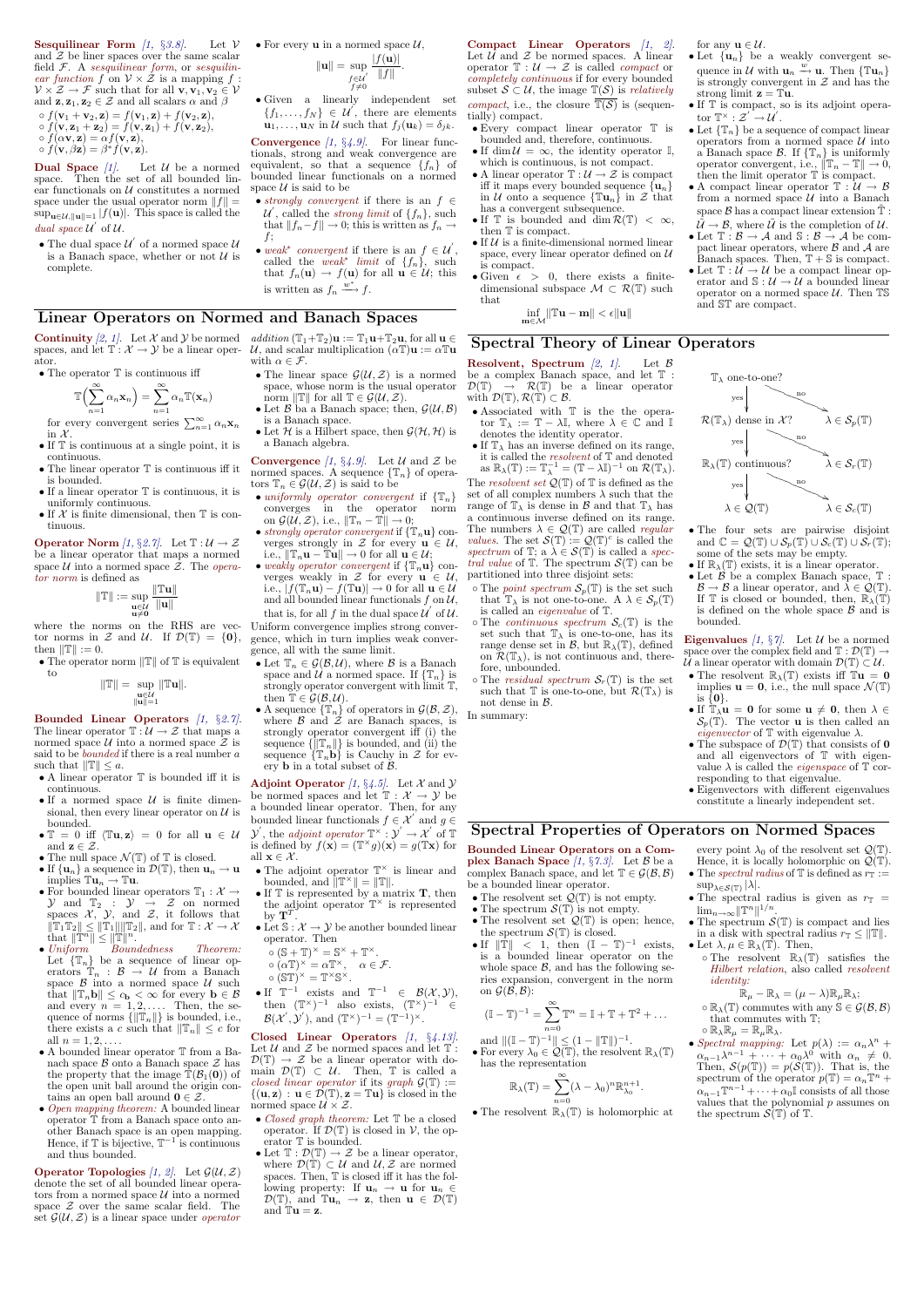Compact Linear Operators  $[1, \S8]$ . Let  $\mathbb{T} : \mathcal{U} \to \mathcal{U}$  be a compact operator on a normed space  $\mathcal{U}$ , and let  $\mathbb{T}_{\lambda} := \mathbb{T} - \lambda \mathbb{I}$ .

- Every spectral value  $\lambda \in \mathcal{S}(\mathbb{T}), \lambda \neq 0$ , if it exists, is an eigenvalue of  $T$
- The set of eigenvalues  $\mathcal{S}_p(\mathbb{T})$  is at most countable, and its only possible limit point is  $\lambda = 0$ .
- If  $\lambda = 0 \in \mathcal{Q}(\mathbb{T})$ , then  $\mathbb T$  is finite dimensional.
- For every  $\lambda \neq 0$  and every  $n = 1, 2, \dots$ the null space  $\mathcal{N}(\mathbb{T}_{\lambda}^{n})$  is finite dimensional and the range  $\mathcal{R}(\mathbb{T}_{\lambda}^{n})$  is closed.
- depending on  $\lambda$ , such that  $\mathcal{N}(\mathbb{T}^r_{\lambda}) = \mathcal{N}(\mathbb{T}^{r+1}_{\lambda}) = \mathcal{N}(\mathbb{T}^{r+2}_{\lambda}) \dots$
- and  $\mathbb{T}^r_{\lambda}(\mathcal{U})=\mathbb{T}^{r+1}_{\lambda}(\mathcal{U})=\mathbb{T}^{r+2}_{\lambda}(\mathcal{U})\ldots$ 
	- If  $r > 0$ , the inclusions
		-

are proper. Furthermore, the space  $\mathcal U$  can

 $\mathcal{N}(\mathbb{T}^0_\lambda)\subset \mathcal{N}(\mathbb{T}^1_\lambda)\subset\cdots\subset \mathcal{N}(\mathbb{T}^r_\lambda)$ and

 $\mathbb{T}^{0}_{\lambda}(\mathcal{U}) \supset \mathbb{T}^{1}_{\lambda}(\mathcal{U}) \supset \cdots \supset \mathbb{T}^{r}_{\lambda}(\mathcal{U})$ 

be represented as  $\mathcal{U} = \mathcal{N}(\mathbb{T}_{\lambda}^{r}) \oplus \mathbb{T}_{\lambda}^{r}(\mathcal{U}).$ 

then  $T^*$  can be represented by  $T^H$ .

Let  $\mathbb{T} : \mathcal{H} \to \mathcal{H}$  a bounded linear operator that maps a Hilbert space  $H$  into itself.

# Linear Operators and Functionals on Hilbert Space continuous linear operators normal operators self-adjoint operators  $\mathbb{T}:\mathcal{H}\rightarrow\mathcal{H}$  $TT^* = T^*T$  $T = T^*$  $\mathbb{U}:\mathbb{U}^\star=\mathbb{U}$ unitary operators  $\mathbb{O}$ I trace-class operators Hilbert-Schmidt operators compact operators orthogonal projections P **Representation** of Functionals  $\left(1, A \text{ bounded linear operator } \mathbb{T} : \mathcal{H} \to \mathcal{H} \text{ on a} \right)$

Let  $\mathbb{S}: \mathcal{H} \to \mathcal{Z}$  be another bounded linear operator, and let  $\alpha$  be any scalar. The Hilbert adjoint operator has the following properties:

- $\bullet \mathbb{I}^{\star} = \mathbb{I}.$
- $\langle \mathbb{T}^{\star} \mathbf{h}, \mathbf{z} \rangle = \langle \mathbf{z}, \mathbb{T} \mathbf{h} \rangle.$
- $(S + T)^{\star} = S^{\star} + T^{\star}.$
- $(\alpha \mathbb{T})^* = \alpha^* \mathbb{T}^*.$
- $\bullet$   $(\mathbb{T}^{\star})^{\star} = \mathbb{T}.$
- 
- $\|\mathbb{T}^{\star}\mathbb{T}\| = \|\mathbb{T}\mathbb{T}^{\star}\| = \|\mathbb{T}\|^{2}.$  $\bullet \overset{\shortparallel}{\mathbb{T}} \,^{\star} \mathbb{T} = 0 \iff \overset{\shortparallel}{\mathbb{T}} = 0.$
- 
- $\bullet$   $(\mathbb{ST})^* = \mathbb{T}^* \mathbb{S}^*$ .
- 

§3.8].

- Riesz Theorem: Every bounded linear functional f on a Hilbert space  $\mathcal H$  can be represented by an inner product  $f(\mathbf{h}) =$  $\langle \mathbf{h}, \mathbf{z} \rangle$ , where  $\mathbf{h} \in \mathcal{H}$ , and where  $\mathbf{z} \in \mathcal{H}$ is uniquely determined by  $f$  and has norm  $\|\mathbf{z}\| = \|f\|.$
- Riesz representation: Let  $\mathcal{H}_1$  and  $\mathcal{H}_2$  be Hilbert spaces, let  $\mathbf{h}_1 \in \mathcal{H}_1, \mathbf{h}_2 \in \mathcal{H}_2$ , and  $g : \mathcal{H}_1 \times \mathcal{H}_2 \rightarrow \mathcal{F}$  a bounded sesquilinear form. Then  $g$  has a representation  $g(\mathbf{h}_1, \mathbf{h}_2) = \langle \mathbb{S}\mathbf{h}_1, \mathbf{h}_2 \rangle$ , where  $\mathbb{S}$ :  $\mathcal{H}_1 \rightarrow \mathcal{H}_2$  is a bounded linear operator that is uniquely determined by  $g$  and has norm  $\|\mathbb{S}\| = \|g\|.$

**Hilbert Adjoint Operator**  $(1, 2)$ . Let  $T$ :  $\mathcal{H} \rightarrow \mathcal{Z}$  be a bounded linear operator that maps the Hilbert space  $\mathcal H$  into the Hilbert space  $Z$ . The *Hilbert adjoint op*erator  $\mathbb{T}^{\star}$  of  $\mathbb{T}$  is the operator  $\mathbb{T}^{\star}$  :  $\mathcal{Z} \to \mathcal{H}$ such that  $\langle \mathbb{T}\mathbf{h}, \mathbf{z} \rangle = \langle \mathbf{h}, \mathbb{T}^{\star} \mathbf{z} \rangle$  for all  $\mathbf{h} \in$  $\mathcal{H}$  and  $z \in \mathcal{Z}$ . This operator exists, is unique, and is a bounded linear operator with norm  $\|\mathbb{T}^{\star}\| = \|\mathbb{T}\|.$ 

- $\bullet$  The ranges and null spaces of  $\mathbb T$  and  $\mathbb T^\star$ are related as follows:
	- $\circ \overline{\mathcal{R}(\mathbb{T})} = \mathcal{N}^{\perp}(\mathbb{T}^*)$ .  $\circ \mathcal{N}^{\perp}(\mathbb{T}) = \overline{\mathcal{R}(\mathbb{T}^{\star})}.$
- $\bullet$  Let  $\mathbb T$  be continuous, and let  $\mathcal M$  be a closed linear subspace of  $H$ . Then,  $M$ is invariant under  $\mathbb{T}$  iff  $\mathcal{M}^{\perp}$  is invariant under  $\mathbb{T}^*$ .
- A closed linear subspace  $\mathcal{M} \subset \mathcal{H}$  reduces  $T$  iff  $M$  is invariant under both  $T$ and  $\mathbb{T}^*$ .
- The Hilbert adjoint operator  $\mathbb{T}^* : \mathcal{Z} \to \mathcal{H}$ and the adjoint operator  $\mathbb{T}^\times : \mathcal{Z}' \to \mathcal{H}'$ are related as  $\mathbb{T}^* = \mathbb{A}_1 \mathbb{T}^\times \mathbb{A}_2^{-1}$ , where  $\mathbb{A}_1$ :  $\mathcal{H}^{'} \to \mathcal{H}$  and  $\mathbb{A}_2 : \mathcal{Z}^{'} \to \mathcal{Z}$  are bijective, isometric, conjugate linear operators that are uniquely defined by Riesz's theorem.
- Hilbert space  $H$  is said to be
- $\circ$  normal, if  $TT^* = T^*T$ ,
- $\circ$  unitary, if  $\mathbb{T}$  is bijective and if  $\mathbb{T}^* = \mathbb{T}^{-1}$ ,
- $\circ$  self adjoint or Hermitian, if  $\mathbb{T}^* = \mathbb{T}$ .
- If T is self adjoint or unitary, it is normal.

Unitary Operators. Let the operators  $\mathbb{U}, \mathbb{V} : \mathcal{H} \to \mathcal{H}$  be unitary,  $\mathcal{H}$  a Hilbert space. Then,

- U is isometric, i.e.,  $\|\mathbb{U}\mathbf{h}\| = \|\mathbf{h}\|$  for all  $\mathbf{h} \in \mathcal{H}$ ,
- $\|\mathbb{U}\|=1$ ,
- $\mathbb{U}^{-1}$  is unitary,
- UV is unitary.
- A bounded linear operator on a Hilbert space over the complex field is unitary iff it is isometric and onto.

**Polar Decomposition** [8,  $\S 30$ ]. Let  $T$ :  $\mathcal{H} \to \mathcal{H}$  be a compact linear operator on a separable complex Hilbert space  $\mathcal{H}$ ; let  $\mathbb{T}^*$ denote the Hilbert adjoint of T.

- The operator  $\mathbb T$  can be factored as  $\mathbb T$  = UA, where A is a positive Hermitian operator and  $\mathbb{U}^* \mathbb{U} = \mathbb{I}$  on the range of  $\mathbb{A}$ . The above factorization is called the polar decomposition of  $\mathbb{T}$ ; the operator  $\mathbb{A}$  is called the *absolute value* of  $\mathbb{T}$ . The polar decomposition exists even if T is bounded instead of compact.
- The absolute value A can be taken as  $\mathbb{A} := (\mathbb{T}^{\star} \mathbb{T})^{1/2}$ , the unique positive square root of  $T^*\mathbb{T}$ ; the operator U satisfies  $\mathbb{U} : A\mathbf{h} \to \mathbb{T}\mathbf{h}$  for all  $\mathbf{h} \in \mathcal{H}$ .
- If  $T$  is compact, then its absolute value  $\mathbb A$ is compact.

•  $(\mathcal{S}_\mathbb{H})^{\mathbb{I}}$  =  $\mathbb{I}^{\mathbb{I}}$  S.

be a compact linear operator on a separable complex Hilbert space  $\mathcal{H}$ , and let  $\mathbb{T}^*$  be its Hilbert adjoint. Furthermore, let  $\mathbb{T} = \mathbb{U} \mathbb{A}$  be the polar decomposition of  $\mathbb{T}$ , and let  $\{\sigma_n\}$ denote the set of nonzero eigenvalues of A; they are all positive, as A is Hermitian. Let the  $\sigma_n$  be indexed in decreasing order. The numbers  $\sigma_n$  are called the *singular values* of T, denoted also as  $\sigma_n(\mathbb{T})$ .

- The singular values of T form an at most countable sequence whose only possible limit point is 0.
- Let the nonzero eigenvalues of T be  $\lambda_1(\mathbb{T}), \lambda_2(\mathbb{T}), \ldots$ , arranged in decreasing order of their absolute value, including multiplicities. Then, for any  $N \in \mathbb{Z}_+$

 $\prod^N$  $n=1$  $|\lambda_n(\mathbb{T})| \leq \prod^N$  $n=1$  $\sigma_n(\mathbb{T})$ .  $\circ$  If  $\lambda$  is an eigenvalue of  $\mathbb{T}$ , then  $\lambda =$  $\alpha + i\beta$ , where  $\alpha$  is an eigenvalue of A and  $\beta$  is an eigenvalue of  $\mathbb{B}$ .

• There exists a smallest integer  $n = r$ , **Normal Operators** [2]. Let  $\mathbb{T}: \mathcal{H} \to \mathcal{H}$ be a normal operator of a Hilbert space  $\mathcal H$ into itself.

- Let  $e_n$  be an eigenvector associated with A monotone sequence  $\{\mathbb{T}_n\}$  of bounded, the eigenvalue  $\lambda_n$ . Then, the vector  $\mathbf{e}_n$  is also an eigenvector of the Hilbert adjoint operator  $\mathbb{T}^*$  of  $\mathbb{T}$  and associated with the eigenvalue  $\lambda_n^*$ .
- The null space satisfies  $\mathcal{N}(\mathbb{T} \lambda \mathbb{I}) =$  $\mathcal{N}(\mathbb{T}^{\star}-\lambda^{*}\mathbb{I}).$
- For any  $\mu \neq \lambda$ , the null spaces  $\mathcal{N}(\mathbb{T} \lambda \mathbb{I})$ and  $\mathcal{N}(\mathbb{T} - \mu \mathbb{I})$  are orthogonal to one another.
- For each complex number  $\lambda$ , the closed linear subspace  $\mathcal{N}(\mathbb{T}_{\lambda}-\lambda\mathbb{I})$  reduces  $\mathbb{T}$ .
- $\|T^2\| = \|T\|^2.$
- A bounded linear operator T on a Hilbert space H is normal iff  $\|\mathbb{T}^{\star}\mathbf{h}\| = \|\mathbb{T}\mathbf{h}\|$  for every  $\mathbf{h} \in \mathcal{H}$ .
- The residual spectrum  $\mathcal{S}_r(\mathbb{T})$  of a normal operator is empty.
- A complex number  $\lambda$  is in  $\mathcal{S}(\mathbb{T})$  iff there exists a sequence  $\{\mathbf{h}_n\}$  with  $\mathbf{h}_n \in$  $\mathcal{H}, \|\mathbf{h}_n\| = 1$  for all n, such that  $\|(\mathbb{T} \lambda \mathbb{I}[\mathbf{h}_n] \to 0$  as  $n \to \infty$ ; in other words, the operator  $\mathbb{T}-\lambda \mathbb{I}$  is *not* bounded below.
- Let a bounded linear operator H on a Hilbert space  $H$  have the Cartesian decomposition  $\mathbb{H} = \mathbb{T} + i\mathbb{S}$ , where  $\mathbb{T}$ and  $\overline{\mathbb{S}}$  are self-adjoint. Then,  $\mathbb H$  is normal iff T and S commute. In that case,  $\max{\{\|\mathbb{T}\|^2, \|\mathbb{S}\|^2\}} \leq {\|\mathbb{H}\|^2} \leq {\|\mathbb{T}\|^2} +$  $\|\mathbb{S}\|^2$ .
- Let  $\mathbb T$  and  $\mathbb S$  be normal operators on a Hilbert space  $H$  such that one commutes with the adjoint of the other, i.e.,  $\mathbb{TS}^{\star} = \mathbb{S}^{\star}\mathbb{T}$  and  $\mathbb{T}^{\star}\mathbb{S} = \mathbb{ST}^{\star}$ , or such that the two operators commute, i.e.,  $TS = ST$ ; then,  $T + S$ , TS, and ST are normal.

Bounded Self-Adjoint Linear Operators [1, 2]. Let  $\mathbb{T} \cdot \mathcal{H} \to \mathcal{H}$  be a bounded self-adjoint linear operator on a complex Hilbert space  $\mathcal{H}$ , let  $\mathbb{T}_{\lambda} := \mathbb{T} - \lambda \mathbb{I}$ , and let  $\mathbf{h} \in \mathcal{H}$ .

- The set of all self-adjoint linear operators on H is a closed set in  $\mathcal{G}(\mathcal{H}, \mathcal{H})$ .
- The set of all self-adjoint linear operators on  $H$  forms a *real* normed linear space under the operator norm.
- A bounded linear operator T on a complex Hilbert space  $H$  is self adjoint iff  $\langle \mathbb{T} \mathbf{h}, \mathbf{h} \rangle = \langle \mathbf{h}, \mathbb{T} \mathbf{h} \rangle$  is real for all  $\mathbf{h} \in \mathcal{H}$ . If  $H$  is a real Hilbert space, the direct part holds but the converse is no longer true.
- The spectrum  $\mathcal{S}(\mathbb{T})$  of  $\mathbb{T}$  lies in the closed intervall  $[m_{\mathbb{T}}, M_{\mathbb{T}}] \in \mathbb{R}$ , where

 $m_{\mathbb{T}} = \inf \langle \mathbb{T} \mathbf{h}, \mathbf{h} \rangle, \qquad M_{\mathbb{T}} = \sup \langle \mathbb{T} \mathbf{h}, \mathbf{h} \rangle.$  $\|\mathbf{h}\|$  $\|\mathbf{h}\|$ 

Both  $m_{\mathbb{T}}$  and  $M_{\mathbb{T}}$  are spectral values of  $\mathbb{T}$ . • The operator norm of  $T$  is given by

 $\|\mathbb{T}\| = \max(|m_{\mathbb{T}}|, |M_{\mathbb{T}}|) = \sup |\langle \mathbb{T}\mathbf{h}, \mathbf{h}\rangle|.$  $\|\mathbf{h}\|$ 

- Eigenvectors that correspond to numerically different eigenvalues of T are orthogonal
- A number  $\lambda$  belongs to the resolvent set  $\mathbb{R}_{\lambda}(\mathbb{T})$  iff there exists a  $c > 0$  such that  $\|\mathbf{T}_{\lambda}\mathbf{h}\| \geq c\|\mathbf{h}\|$  for every  $\mathbf{h} \in \mathcal{H}$ .
- The product of two self adjoint linear operators on a Hilbert space is self adjoint only if the operators commute.
- Every bounded linear operator  $\mathbb{T} : \mathcal{H} \to$ H has a so-called Cartesian decomposition:  $\mathbb{T} = \mathbb{A} + i\mathbb{B}$ , where  $\mathbb A$  and  $\mathbb B$  are self-adjoint.
	- The Cartesian decomposition is unique.
	- $\circ$   $\mathbb{A} = 1/2(\mathbb{T} + \mathbb{T}^*)$ .
	- $\circ \mathbb{B} = 1/(2i)(\mathbb{T} \mathbb{T}^*)$ .

• If two bounded, self-adjoint, linear operators T and S are nonnegative and commute, i.e.,  $TS = ST$ , then their prod-

 $J_H$ <br>where  $\mathbf{f} = f(t) \in \mathcal{L}^2(\mathcal{H}, \mathcal{M}, \mu)$ , and the integral kernel  $k(t, s)$  satisfies

 $\bullet$  If  $\mathbb T$  is bounded and self adjoint, then  $\mathbb T^2$ is nonnegative.

self-adjoint, linear operators is a sequence that is either monotonically increasing, i.e.,  $\mathbb{T}_1 \preceq \mathbb{T}_2 \preceq \mathbb{T}_3 \preceq \ldots$ , or monotonically de*creasing*,  $\overline{T}_1 \succeq \overline{T}_2 \succeq \overline{T}_3 \succeq \ldots$ 

• Let  $\{\mathbb{T}_n\}$  be a monotonically increasing sequence of bounded, self-adjoint, linear operators such that  $\mathbb{T}_1 \preceq \mathbb{T}_2 \preceq \ldots \preceq$  $\overline{\mathbb{T}}_n \preceq \ldots \preceq \mathbb{S}$ , where  $\mathbb S$  is also bounded and self adjoint. Suppose that all elements of the sequence commute pairwise and also commute with S. Then,  $\{\mathbb{T}_n\}$  is strongly operator convergent,  $\mathbb{T}_n \mathbf{h} \to \mathbb{T} \mathbf{h}$ for all  $h \in \mathcal{H}$ , and the limit operator  $\mathbb T$ is linear, bounded, self adjoint, and satisfies  $\mathbb{T} \preceq \mathbb{S}$ .

A bounded, self-adjoint linear operator S is called a square root of another bounded, self-adjoint, linear operator  $\mathbb T$  if  $\mathbb{S}^2 = \mathbb T$ . If, in addition,  $\mathbb{S} \succeq \mathbb{O}$ , then  $\mathbb{S}$  is called a nonnegative square root of T and is denoted by  $\mathbb{S} = \mathbb{T}^{1/2}$ .

- Every nonnegative, bounded, self-adjoint, linear operator  $\mathbb{T} : \mathcal{H} \to \mathcal{H}$  on a complex Hilbert space  $H$  has a nonnegative square root S that is unique.
- The square-root operator S of T commutes with every bounded linear operator on  $H$  that commutes with  $T$ .

Compact Normal Operators [2]. Let  $\bar{\mathbb{T}}: \mathcal{H} \to \mathcal{H}$  be a normal operator on a nontrivial Hilbert space  $H$ , and let  $T$  have the Cartesian decomposition  $\mathbb{T} = \mathbb{A} + i\mathbb{B}$ .

- The operator  $\mathbb T$  is compact iff both  $\mathbb A$ and B are compact.
- The operator  $\dot{\mathbb{T}}$  is compact iff  $\mathbb{T}^*$  is compact.
- If  $\mathbb T$  is compact, it has an eigenvalue  $\lambda$ with  $\max\{\|\mathbb{A}\|,\|\mathbb{B}\|\}\leq |\lambda|$ . If  $\mathbb T$  is self-adjoint, then it has an eigenvalue  $\lambda$ with  $\lambda = ||\mathbb{T}||$ .
- If  $T$  is compact and has no eigenvalues, then  $\mathcal{H} = \{0\}.$
- If H is not separable, then  $\lambda = 0$  is necessarily an eigenvalue of any compact normal operator on  $H$ .

Hilbert-Schmidt Operators [9, 2, 8]. Let  $\{x_n\}$  be an orthonormal basis for a Hilbert space  $H$ . A bounded linear operator  $\mathbb{T}$ :  $\mathcal{H} \rightarrow \mathcal{H}$  is called a *Hilbert*-*Schmidt(HS)* operator if  $\sum_{n=1}^{\infty} ||\mathbb{T} \mathbf{x}_n||^2 < \infty$ . The number

- is called the *Hilbert-Schmidt norm* of  $\mathbb{T}$ .
- The HS norm does not depend on the choice of orthonormal basis for H.
- The HS norm of a matrix is also called the Frobenius norm.
- If  $\mathbb T$  is HS, then  $\mathbb T^*$  is HS, and  $\|\mathbb T\|\leq$  $\Vert \mathbb{T} \Vert_{\text{HS}}$ , as well as  $\Vert \mathbb{T} \Vert_{\text{HS}} = \Vert \mathbb{T}^{\star} \Vert_{\text{HS}}$ .
- Every HS operator is compact; hence it is bounded and continuous.
- Every HS operator is the limit in HSnorm of a sequence of operators with finite-dimensional range.
- A compact linear operator is HS iff  $\sum_n \sigma_n^2(\mathbb{T}) < \infty$ .
- For a representation of a given Hilbert space as  $\mathcal{L}^2(\mathcal{H},\mathcal{M},\mu)$  with positive measure  $\mu$  and the corresponding collection  $\mathcal M$  of measurable subsets, HS operators are those operators T that have a representation in the form

• If  $\mathbb{T} \in \mathcal{S}(\mathcal{H})$ , and f is a single-valued analytic function on  $\mathcal{S}(\mathbb{T})$  that vanishes at zero, then  $f(\mathbb{T})$  is a HS operator, and the mapping  $\mathbb{T} \to f(\mathbb{T})$  of  $\mathcal{S}(\mathcal{H})$  into itsef is continuous.

The set  $\mathcal{S}(\mathcal{H})$  of all HS operators on a Hilbert space  $\mathcal{H}$ , together with the HS norm, is a Banach algebra with  $||\mathbb{TS}||_{\text{HS}} \le ||\mathbb{T}||_{\text{HS}}$ .  $\|\mathbb{S}\|_{\text{HS}}$  for every  $\mathbb{T}, \mathbb{S} \in \mathcal{S}(\mathcal{H})$ . It contains operators of finite range as a dense subset. The set of HS operators is a self-adjoint ideal in  $\mathcal{G}(\mathcal{H}, \mathcal{H})$ , the Banach algebra of all bounded linear operators in Hilbert space.

#### Nonnegative Self-Adjoint Linear Op-

erators  $\left(1, \frac{6}{9}\right)$ . Consider the set of all bounded, self-adjoint, linear operators on a complex Hilbert space  $H$ . A reflexive partial ordering  $\preceq$  on this set is defined by  $\mathbb{T}_1 \preceq \mathbb{T}_2$  iff  $\langle \mathbb{T}_1 \mathbf{h}, \mathbf{h} \rangle \leq \langle \mathbb{T}_2 \mathbf{h}, \mathbf{h} \rangle$ for  $h \in \mathcal{H}$ . A bounded, self-adjoint, linear operator  $T$  is said to be *nonnegative* (although not strictly correct, sometimes also called *positive*) and denoted  $\mathbb{T} \succeq \mathbb{O}$ , if  $\langle \mathbb{T} \mathbf{h}, \mathbf{h} \rangle \geq 0$  for all  $\mathbf{h} \in \mathcal{H}$ .

•  $\mathbb{T}_1 \preceq \mathbb{T}_2 \iff \mathbb{O} \preceq \mathbb{T}_2 - \mathbb{T}_1.$ 

uct ST is nonnegative.

$$
\|\mathbb{T}\|_{\rm HS}:=\Bigl(\sum_{n=1}^\infty \|\mathbb{T}\mathbf{x}_n\|^2\Bigr)^{1/2}
$$

$$
(\mathbb{T}\mathbf{f})(t) = \int_{\mathcal{H}} k(t,s)f(s)d\mu(s),
$$

$$
\iint_{\mathcal{H}}\left|k(t,s)\right|^{2}d\mu(s)d\mu(t)<\infty.
$$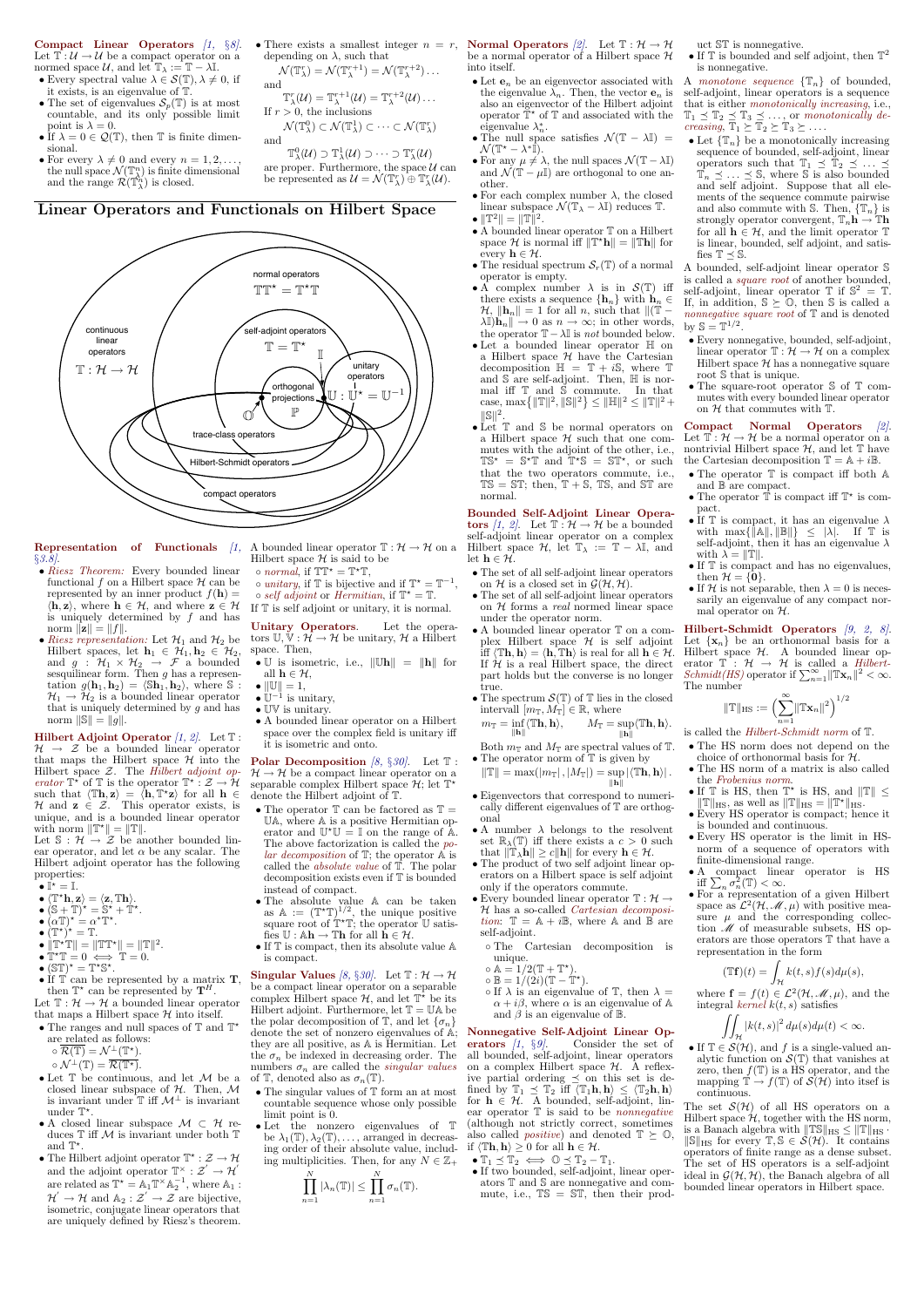**Trace Class Operators** [8,  $\S30$ ]. A compact linear operator  $\mathbb{T} : \mathcal{H} \to \mathcal{H}$  on a Hilbert Let  $\{x_n\}$  be any orthonormal basis of  $\mathcal{H}$ . space  $H$  is said to be in *trace class* if

$$
\sum_{n=1}^{\infty} \sigma_n(\mathbb{T}) < \infty.
$$

The above sum defines the *trace norm*  $||\mathbb{T}||_{\text{tr}}$ :

$$
\|\mathbb{T}\|_{\mathrm{tr}}:=\sum_{n=1}^\infty \sigma_n(\mathbb{T}).
$$

For  $T$  in trace class and any bounded operator  $\mathbb{B} : \mathcal{H} \to \mathcal{H}$ 

- $\|\mathbb{T}\| \leq \|\mathbb{T}\|_{\text{tr}},$
- $\bullet$   $\|\mathbb{T}\|_{\mathrm{tr}} = \|\mathbb{T}^{\star}\|_{\mathrm{tr}},$
- $\bullet$   $\|\mathbb{B}\mathbb{T}\|_{\mathrm{tr}} \leq \|\mathbb{B}\|_{\mathrm{tr}} \cdot \|\mathbb{T}\|_{\mathrm{tr}},$
- $\bullet$   $\|\mathbb{TB}\|_{\mathrm{tr}}^{\mathrm{ur}} \leq \|\mathbb{B}\|_{\mathrm{tr}}^{\mathrm{ur}} \cdot \|\mathbb{T}\|_{\mathrm{tr}}^{\mathrm{ur}}.$
- For any pair of trace class operators T and  $\overline{S}, \overline{T} + \overline{S}$  is trace class, and  $\overline{\|T+S\|}_{tr} \leq$  $||T||_{tr} + ||S||_{tr}.$
- The trace class is a two-sided ideal in the algebra of all bounded linear operators on a complex Hilbert space.
- Trace class operators form a Banach space with respect to the trace norm.
- Every trace class operator is HS.  $\bullet$  The product of two HS operators  $\mathbb T$  and  $\mathbb S$
- is in trace class, and  $\|\mathbf{\tilde{S}}\mathbf{T}\|_{\text{tr}} \leq \|\mathbf{\tilde{S}}\|_{\text{HS}}$ .  $\|\mathbb{T}\|_{\text{HS}}$ .
- Every trace class operator can be written

as the product of two HS operators. For a trace class operator T, the trace is defined as the limit of the series

$$
\operatorname{tr} \mathbb{T} := \sum_n \langle \mathbb{T} \mathbf{x}_n, \mathbf{x}_n \rangle.
$$

This series converges absolutely. For trace class operators T

- tr  $\mathbb{T} = \sum_{n} \lambda_n(\mathbb{T})$ , where  $\lambda_n(\mathbb{T})$  are the eigenvalues of  $\mathbb{T}$ .
- $\bullet$  If  $\mathbb T$  is a trace class operator that has no eigenvalues except  $\lambda = 0$ . Then,  $tr T = 0$ .
- $|\text{tr}\,\mathbb{T}| \leq ||\mathbb{T}||_{\text{tr}}.$ •  $tr T$  is a linear mapping of  $T$ .
- $tr T^* = (tr T)^*.$
- For any bounded operator  $\mathbb{B}$ ,  $tr(\mathbb{TB}) =$  $tr(\mathbb{BT})$ .

Let  $T$  be a trace class operators, and let  $\{\mathbb{T}_n\}$  be a sequence of *degenerate* operators, i.e., operators with finite range that converge to  $T$  in trace norm. Then, the determinant det $(\mathbf{I} + \mathbf{T}_n)$  of the matrix representation of  $\mathbb{I} + \mathbb{T}_n$ ,  $\mathbb{I} + \mathbb{T}_n$ , tends to a limit that is independent of the choice of the sequence  $\{\mathbb{T}_n\}$ . This limit is called the determinant of  $\mathbb{I} + \mathbb{T}$ :

$$
\det(\mathbb{I} + \mathbb{T}) := \lim_{n \to \infty} \det(\mathbf{I} + \mathbf{T}_n).
$$

- $\circ$  The sequence  $\{\mathbb{P}_n\}$  is strongly operator convergent, say  $\mathbb{P}_n$ **h**  $\rightarrow$   $\mathbb{P}_n$ **h** for all  $\mathbf{h} \in \mathcal{H}$ , and the limit operator  $\mathbb P$  is a projection on H.
- $\circ$  The limit operator  ${\mathbb P}$  projects  ${\mathcal H}$  onto

#### The Spectral Theorem

**Orthogonal Projection**  $[2, 1]$ . A projection  $\mathbb{P}: \mathcal{H} \to \mathcal{H}$  on a Hilbert space  $\mathcal{H}$  is called an orthogonal projection if its range and null space are orthogonal:  $\mathcal{R}(\mathbb{P}) \perp$  $\mathcal{N}(\mathbb{P}).$ 

- A bounded linear operator  $\mathbb{P}: \mathcal{H} \to \mathcal{H}$  on a Hilbert space  $\mathcal H$  is an orthogonal projection if  $\mathbb{P}$  is self adjoint and *idempotent*, i.e.,  $\mathbb{P}^2 = \mathbb{P}$ .
- An orthogonal projection is continuous (even if  $H$  is not complete).
- A continuous projection on a Hilbert space is orthogonal iff it is self-adjoint.
- $\bullet \mathbb{P} \succeq \mathbb{O};$
- $\|\mathbb{P}\| \leq 1$  with equality if  $\mathbb{P}(\mathcal{H}) \neq \{0\}.$
- $\mathcal{N}(\mathbb{P}) = \mathcal{R}(\mathbb{P})^{\perp}$  and  $\mathcal{R}(\mathbb{P}) = \mathcal{N}(\mathbb{P})^{\perp}$ .
- For any orthogonal projection  $\mathbb P$  on a Hilbert space  $\mathcal{H}$  and for any  $\mathbf{h} \in \mathcal{H}$ ,  $\langle \mathbb{P}\mathbf{h}, \mathbf{h} \rangle = ||\mathbb{P}\mathbf{h}||^2.$
- Each  $h \in \mathcal{H}$  can be written uniquely as  $\mathbf{r} + \mathbf{n}$ , where  $\mathbf{r} \in \mathcal{R}(\mathbb{P})$  and  $\mathbf{n} \in \mathcal{N}(\mathbb{P})$ ; furthermore,  $\|\mathbf{x}\|^2 = \|\mathbf{r}\|^2 + \|\mathbf{n}\|^2$ .
- $\bullet$  Let  $\mathcal M$  be any closed subspace of a Hilbert space  $H$ . Then there is exactly one orthogonal projection  $\mathbb P$  with  $\mathcal R(\mathbb P) = \mathcal M$ . Let  ${e_n}$  be a countable orthonormal set in H such that  $\mathcal{M} = \text{span}\{\mathbf{e}_n\}$ ; then, the mapping  $\mathbb{P}: \mathcal{H} \to \mathcal{H}$  defined by
- $\circ \mathbb{E}_{\lambda} \leq \mathbb{E}_{\mu}$  for  $(\lambda \leq \mu)$ ; hence,  $\mathbb{E}_{\lambda} \mathbb{E}_{\mu} =$  $\mathbb{E}_{\mu} \mathbb{E}_{\lambda} = \mathbb{E}_{\lambda}.$
- $\lim_{\lambda \to -\infty} \widehat{\mathbb{E}}_{\lambda} h = 0.$
- $\circ \lim_{\lambda \to \infty} \mathbb{E}_{\lambda} \hat{\mathbf{h}} = \mathbf{h}.$  $\circ \mathbb{E}_{\lambda^+} \mathbf{h} := \lim_{\mu \downarrow \lambda} \mathbb{E}_{\mu} \mathbf{h} = \mathbb{E}_{\lambda} \mathbf{h}.$
- Special cases:

Compact Normal Operators [2]. Let  $\mathbb{T} : \mathcal{H} \to \mathcal{H}$  be a compact normal operator on a Hilbert space  $H$ .

• There is a countable resolution of the identity  $\{\mathbb{P}_n\}$  and a sequence of complex numbers  $\{\mu_n\}$  such that

• There exists an orthonormal basis  ${e_n}$ of eigenvectors and a corresponding se-

Bounded Self-Adjoint Operators [1, §9. Let  $\mathbb{T} : \mathcal{H} \to \mathcal{H}$  be a bounded, selfadjoint, linear operator on a Hilbert space  $\mathcal{H}$ , let  $\mathbb{T}_{\lambda} := \mathbb{T} - \lambda \mathbb{I}$ , and define the *positive part* of  $\mathbb{T}_{\lambda}$  as  $\mathbb{T}_{\lambda}^{+} := ((\mathbb{T}_{\lambda}^{2})^{1/2} + \mathbb{T}_{\lambda})/2$ . Furthermore, let  $\mathcal{Y}_\lambda := \mathcal{N}(\mathbb{T}^+_\lambda)$  denote the null space of  $\mathbb{T}^+_{\lambda}$ .

$$
\mathbb{P}\mathbf{h}:=\sum_n\langle\mathbf{h},\mathbf{e}_n\rangle\mathbf{e}_n
$$

for any  $h \in \mathcal{H}$  is the orthogonal projection of  $H$  onto  $M$ .

• Let M be a closed subspace of  $H$ , let  $h \in$  $H$ , and let  $\mathbb P$  be the orthogonal projection on H with  $\mathcal{R}(\mathbb{P}) = \mathcal{M}$ . Then,  $\|\mathbf{h}-\mathbb{P}\mathbf{h}\|$  =  $\inf_{\mathbf{m}\in\mathcal{M}}\|\mathbf{h}-\mathbf{m}\|.$ 

Let  $\mathbb{P}_1$  and  $\mathbb{P}_2$  be orthogonal projections on a Hilbert space  $\mathcal{H}$ , and let  $\mathcal{Y}_1 := \mathbb{P}_1(\mathcal{H})$ and  $\mathcal{Y}_2 := \mathbb{P}_2(\mathcal{H})$ .

- The composite operator  $\mathbb{P} := \mathbb{P}_1 \mathbb{P}_2$  is a projection on H iff  $\mathbb{P}_1$  and  $\mathbb{P}_2$  commute. In this case,  $\mathbb P$  projects  $\mathcal H$  onto  $\mathcal Y =$  $\mathcal{Y}_1 \cap \mathcal{Y}_2$ . Conversely, the projection onto  $\overline{\text{span}\{\mathcal{Y}_1,\mathcal{Y}_2\}}$  is  $\mathbb{P}_1 + \mathbb{P}_2 - \mathbb{P}_1 \mathbb{P}_2$ .
- The sum  $\mathbb{P} := \mathbb{P}_1 + \mathbb{P}_2$  is a projection operator iff  $\mathcal{Y}_1 \perp \mathcal{Y}_2$ . In this case,  $\mathbb{P}$ projects H onto  $\mathcal{Y}_1 \oplus \mathcal{Y}_2$ .
- The difference  $\mathbb{P} := \mathbb{P}_2 \mathbb{P}_1$  is a projec-
- $\bullet$  Let  $\mathbb{E}_{\lambda}$  with  $\lambda \in \mathbb{R}$  be the projection of  $\mathcal{H}$ onto the null space  $\mathcal{Y}_{\lambda}$  of  $\mathbb{T}_{\lambda}^{+}$ . Then, the collection  $\mathscr{E}(\mathbb{T}) := \{ \mathbb{E}_{\lambda} : \lambda \in \mathbb{R} \}$  is the unique spectral family associated with T on the interval  $[m_{\mathbb{T}}, \check{M}_{\mathbb{T}}] \in \mathbb{R}$ .
- For  $\lambda < \mu$ , the projection operator  $\mathbb{E}_{\mu}$   $\mathbb{E}_{\lambda}$  satisfies  $\lambda(\mathbb{E}_{\mu} - \mathbb{E}_{\lambda}) \preceq \mathbb{T}(\mathbb{E}_{\mu} - \mathbb{E}_{\lambda}) \preceq$  $\mu(\mathbb{E}_{\mu}-\mathbb{E}_{\lambda}).$
- The mapping  $\lambda \to \mathbb{E}_{\lambda}$  has a discontinuity at  $\lambda_0$ , i.e.,  $\mathbb{E}_{\lambda_0} \neq \mathbb{E}_{\lambda_0^+}$ , iff  $\lambda_0$  is an eigenvalue of  $\mathbb T$ . In this case, the eigenspace that corresponds to the eigenvalue  $\lambda_0$ is  $\mathcal{N}(\mathbb{T} - \lambda_0 \mathbb{I}) = (\mathbb{E}_{\lambda_0} - \mathbb{E}_{\lambda_0^+})(\mathcal{H}).$
- A real  $\lambda_0$  belongs to the resolvent set  $\mathbb{R}_{\lambda}(\mathbb{T})$  iff there is an  $\epsilon > 0$  such that  $\mathscr{E}(\mathbb{T})$  is constant on the interval [ $\lambda_0$ −  $(\epsilon, \lambda_0 + \epsilon].$
- A real  $\lambda_0$  belongs to the continuous spectrum  $\mathcal{S}_c(\mathbb{T})$  iff the mapping  $\lambda \to \mathbb{E}_{\lambda}$  is continuous at  $\lambda_0$  (thus  $\mathbb{E}_{\lambda_0} = \mathbb{E}_{\lambda_0^+}$ ) and is not constant in any neighborhood of  $\lambda_0$ . A bounded, self-adjoint, linear operator T on a complex Hilbert space  $H$  has the spectral representation

where  $w(\lambda) := \langle \mathbb{E}_{\lambda} \mathbf{x}, \mathbf{y} \rangle$ , and the integral is of Riemann-Stieltjes type.

• Let  $f(\lambda): [m_{\mathbb{T}}, M_{\mathbb{T}}] \to \mathbb{R}$  be a continuous, real-valued function on  $[m_{\mathbb{T}}, M_{\mathbb{T}}]$ . De-

• The following conditions are equivalent

$$
\circ \mathbb{P}_2 \mathbb{P}_1 = \mathbb{P}_1 \mathbb{P}_2 = \mathbb{P}_1, \circ \mathcal{Y}_1 \subset \mathcal{Y}_2, \circ \mathcal{N}(\mathbb{P}_1) \supset \mathcal{N}(\mathcal{Y}_2), \circ \|\mathbb{P}_1 \mathbf{h}\| \le \|\mathbb{P}_2 \mathbf{h}\| \text{ for all } \mathbf{h} \in \mathcal{H}, \circ \mathbb{P}_1 \preceq \mathbb{P}_2.
$$

Let  $\{\mathbb{P}_n\}$  be a monotonically increasing sequence of projection operators  $\mathbb{P}_n$  on a Hilbert space  $H$ . Then,

quence of eigenvalues  $\{\lambda_n\}$  such that, if  $\mathbf{h} = \sum_{n} \langle \mathbf{h}, \mathbf{e}_n \rangle \mathbf{e}_n$  is the Fourier expansion for  $\mathbf{h} \in \mathcal{H}$ , then Linear Operator Equations  $[1, \S 8.5].$ 

fine  $f(\mathbb{T})$  as the limit  $p(\mathbb{T})$  of the polynomial  $\mathbb{T}_n := p_n(\mathbb{T}) := \alpha_n \mathbb{T}^n + \alpha_{n-1} \mathbb{T}^{n-1} +$  $\cdots + \alpha_0 \mathbb{I}$  for  $n \to \infty$ , where  $p_n(\lambda)$  is such that it converges uniformly to  $f(\lambda)$ on  $[m_{\mathbb{T}}, M_{\mathbb{T}}]$ . Then, the operator  $f(\mathbb{T})$ has the spectral representation

$$
\mathbb{P}(\mathcal{H})=\overline{\bigcup_{n=1}^{\infty}\mathbb{P}_n(\mathcal{H})}.
$$

 $\circ$  The limit operator  ${\mathbb P}$  has the null space

$$
\mathcal{N}(\mathbb{P}) = \bigcap_{n=1}^{\infty} \mathcal{N}(\mathbb{P}_n).
$$

**Spectral Family**  $[1, 2]$ . A real spectral  $family, \text{ is a collection } \mathscr{E} := \{ \mathbb{E}_{\lambda} : \lambda \in \mathbb{R} \}$ of projection operators  $\mathbb{E}_{\lambda}$  on a Hilbert space  $\mathcal H$  of any dimension that satisfy the following properties for any  $h \in \mathcal{H}$ :

where  $w(\lambda) := \langle \mathbb{E}_{\lambda} \mathbf{x}, \mathbf{y} \rangle$ , and the integral is an ordinary Riemann-Stieltjes integral.

on a normed space  $\mathcal{U}$  and  $\mathbb{T}^\times : \mathcal{U}^{'} \to \mathcal{U}^{'}$  its adjoint operator. For  $\mathbf{x}, \mathbf{y} \in \mathcal{U}, f, g \in \mathcal{U}'$ , and  $\lambda \neq 0$ , consider the set of linear operator

 $\mathbb{T} \mathbf{x} - \lambda \mathbf{x} = \mathbf{y}$   $(\mathbf{y} \in \mathcal{X} \text{ given})$  (OE1)  $\mathbb{T} \mathbf{x} - \lambda \mathbf{x} = \mathbf{0}$  (OE2)  $\mathbb{T}^\times f - \lambda f = g$   $(g \in \mathcal{X}' \text{ given})$  (OE3)  $\mathbb{T}^\times f - \lambda f = 0.$  (OE4)

have unique solutions  $x$  and  $f$ , respectively, for every given  $y \in U$  and  $g \in$  $\mathcal{U}$ <sup>'</sup>, and the corresponding homogeneous equations

> $\mathbb{S}\mathbf{x}=\mathbf{0},$  $\mathbb{S}^{\times} f = o$

have only the trivial solutions  $x = 0$ and  $f = 0$ , respectively. • The homogeneous equations

• A countable resolution of the identity is a sequence  $\{\mathbb{P}_n\}$  of orthogonal projection operators with  $\mathbb{P}_n \mathbb{P}_m = \mathbb{O}$  for  $n \neq m$ so that  $\mathbb{I} = \sum_{n} \mathbb{P}_n$ , where the sum is strongly operator convergent. The se-

with

$$
\mathbb{E}_{\lambda}:=\sum_{n\leq \lambda} \mathbb{P}_n.
$$

quence  $\{\mathbb{P}_n\}$  defines a spectral family  $\mathscr E$ 

• A spectral family on an interval  $[a, b] \in \mathbb{R}$ is a spectral family  $\mathscr E$  that satisfies  $\mathbb{E}_{\lambda} =$  $\mathbb{O}$  for  $\lambda < a$  and  $\mathbb{E}_{\lambda} = \mathbb{I}$  for  $\lambda \geq b$ .

> For a compact linear operator  $\mathbb T$  on a normed space U, the operator  $\mathbb{T}_{\lambda} := \mathbb{T} - \lambda \mathbb{I}$ , for  $\lambda \neq$ 0, satisfies the Fredholm alternative.

$$
\mathbf{F}^* = \mathbf{Q} \quad \mathbf{H} \quad \mathbf{F} \quad \mathbf{H}^* = \mathbf{H} \quad \mathbf{Q} \mathbf{Q} \mathbf{F}
$$

$$
\mathbb{T}=\sum_n \mu_n \mathbb{P}_n,
$$

where convergence is uniform in the operator norm.

 $\bullet$  Equation (OE3) has a solution iff  $g(\mathbf{x}) = 0$  for all solutions **x** of (OE2). Hence, if  $x = 0$  is the only solution of (OE2), then (OE3) is solvable for ev-

• Equation (OE1) has a solution x for every  $y \in \mathcal{U}$  iff  $x = 0$  is the only solution

• Equation (OE3) has a solution  $f$  for every  $g \in \mathcal{U}$  iff  $f = 0$  is the only solution

$$
\mathbb{T}\mathbf{h}=\sum_n \lambda_n \langle \mathbf{h}, \mathbf{e}_n\rangle \mathbf{e}_n.
$$

• A weighted sum of projections  $\sum_{n} \lambda_n \mathbb{P}_n$ , where  $\{\mathbb{P}_n\}$  is a resolution of the identity, and  $\{\lambda_n\}$  is a sequence of complex numbers, is compact if (i) for every nonzero  $\lambda_n$ , the range of  $\mathbb{P}_n$  is finite dimensional, and (ii) for every real  $\alpha > 0$ , the number of  $\lambda_n$  with  $|\lambda_n| \geq \alpha$  is finite.

$$
\mathbb{T} = \int_{m_{\mathbb{T}}-0}^{M_{\mathbb{T}}} \lambda d\mathbb{E}_{\lambda} = m_{\mathbb{T}} \mathbb{E}_{m_{\mathbb{T}}} + \int_{m_{\mathbb{T}}}^{M_{\mathbb{T}}} \lambda d\mathbb{E}_{\lambda},
$$

 $J_{m_{\text{T}}-0}$ <br>where  $\mathscr{E} = {\mathbb{E}}_{\lambda}$  is the spectral family associated with  $\tilde{T}$ , and the integral is to be understood in the sense of uniform operator convergence in the norm on  $\mathcal{B}(\mathcal{H}, \mathcal{H})$ .

• For 
$$
\mathbf{x}, \mathbf{y} \in \mathcal{H}
$$
,

$$
\langle \mathbb{T}\mathbf{x},\mathbf{y}\rangle = \int_{m_{\mathbb{T}}-0}^{M_{\mathbb{T}}} \lambda dw(\lambda),
$$

$$
f(\mathbb{T}) = \int_{m_{\mathbb{T}} - 0}^{M_{\mathbb{T}}} f(\lambda) d\mathbb{E}_{\lambda},
$$

and for all  $\mathbf{x}, \mathbf{y} \in \mathcal{H}$ ,

$$
\langle f(\mathbb{T})\mathbf{x},\mathbf{y}\rangle=\int_{m_\mathbb{T}-0}^{M_\mathbb{T}}f(\lambda)dw(\lambda).
$$

 $\circ$  The operator  $f(\mathbb{T})$  is self adjoint.

- $\circ$  If  $f(\lambda) = f_1(\lambda) \dot{f}_2(\lambda)$ , then  $f(\mathbb{T}) =$  $f_1(\mathbb{T})f_2(\mathbb{T})$ .
- $\circ$  If  $f(\lambda) \geq 0$  for all  $\lambda \in [m_{\mathbb{T}}, M_{\mathbb{T}}]$ , then  $f(\mathbb{T})\succeq \mathbb{O}.$
- $\circ$  If  $f_1(\overline{\lambda}) \leq f_2(\lambda)$  for all  $\lambda \in [m_{\mathbb{T}}, M_{\mathbb{T}}],$ then  $f_1(\mathbb{T}) \preceq f_2(\mathbb{T})$ .
- $\|\varphi\| \leq \max_{\lambda \in [m_{\mathbb{T}},M_{\mathbb{T}}]} |f(\lambda)|.$
- If a bounded linear operator commutes with  $\mathbb{T}$ , it also commutes with  $f(\mathbb{T})$ .

Unitary Operators  $\left(1, \frac{6}{3}10.5\right)$ . Let  $\mathbb{U}$ :  $\mathcal{H} \to \mathcal{H}$  be a unitary operator on a complex Hilbert space  $H$ .

- The spectrum  $\mathcal{S}(\mathbb{U})$  is a closed subset of the unit circle. Consequently,  $|\lambda| = 1$  for every  $\lambda \in \mathcal{S}(\mathbb{U}).$
- There exists a spectral family  $\mathscr{E} = \{ \mathbb{E}_{\lambda} \}$ on  $[-\pi, \pi]$  such that

$$
\mathbb{U} = \int_{-\pi}^{\pi} e^{i\lambda} d\mathbb{E}_{\lambda}.
$$
  
• for every continuous function  $f$  on the

 $-\pi$ 

unit circle,

where the integral is to be understood in the sense of uniform operator conver-

 $-\pi$ 

gence.

## Linear Operator Equations

Fredholm Alternative  $[1, \S 8.7]$ . bounded linear operator  $\mathcal{S}: \mathcal{U} \to \mathcal{U}$  on a normed space is said to satisfy the Fredholm alternative if either one of the following conditions holds A Let  $\mathbb{T} : \mathcal{U} \to \mathcal{U}$  be a compact linear operator

• The nonhomogeneous equations

$$
\mathbb{S}\mathbf{x} = \mathbf{y}, \qquad \mathbb{S}^{\times} f = g
$$

The nonregencous equations  

$$
Sx = 0
$$
,  $S^{\times}T = 0$ 

have the same number of linearly independent solutions  $\mathbf{x}_1, \mathbf{x}_2, \ldots, \mathbf{x}_N$ and  $f_1, f_2, \ldots, f_N$ , respectively, and the corresponding nonhomogeneous equations

 $\mathbb{S} \mathbf{x} = \mathbf{y}, \qquad \mathbb{S}^{\times} f = g$ are not solvable for all  $y$  and  $f$ , respec-

tively. They have a solution iff  $y$  and  $g$ are such that  $f_n(\mathbf{y}) = 0$  and  $g(\mathbf{x}_n) = 0$ for all  $n = 1, 2, ..., N$ .

equations

Then,

• Equation (OE1) has a solution x iff  $f(\mathbf{y}) = 0$  for all solutions f of (OE4). Hence, if  $f = 0$  is the only solution of (OE4), then (OE1) is solvable for ev-

ery y.

ery g.

of (OE2).

of (OE4).

• For all  $\mathbf{x}, \mathbf{y} \in \mathcal{H}$ ,

tion on H iff  $\mathcal{Y}_1 \subset \mathcal{Y}_2$ . In this case,  $\mathbb P$ projects  $H$  onto the orthogonal complement of  $\mathcal{Y}_1$  in  $\mathcal{Y}_2$ .

• Equations (OE2) and (OE4) have the same number of linearly independent so-

 $f\!\left(e^{i\lambda}\right) d\mathbb{E}_\lambda,$ 

 $f(e^{i\lambda}) dw(\lambda),$ 

 $f(\mathbb{U}) = \int_0^{\pi}$ 

 $\langle f(\mathbb{U})\mathbf{x}, \mathbf{y} \rangle = \int_{0}^{\pi}$ 

lutions.